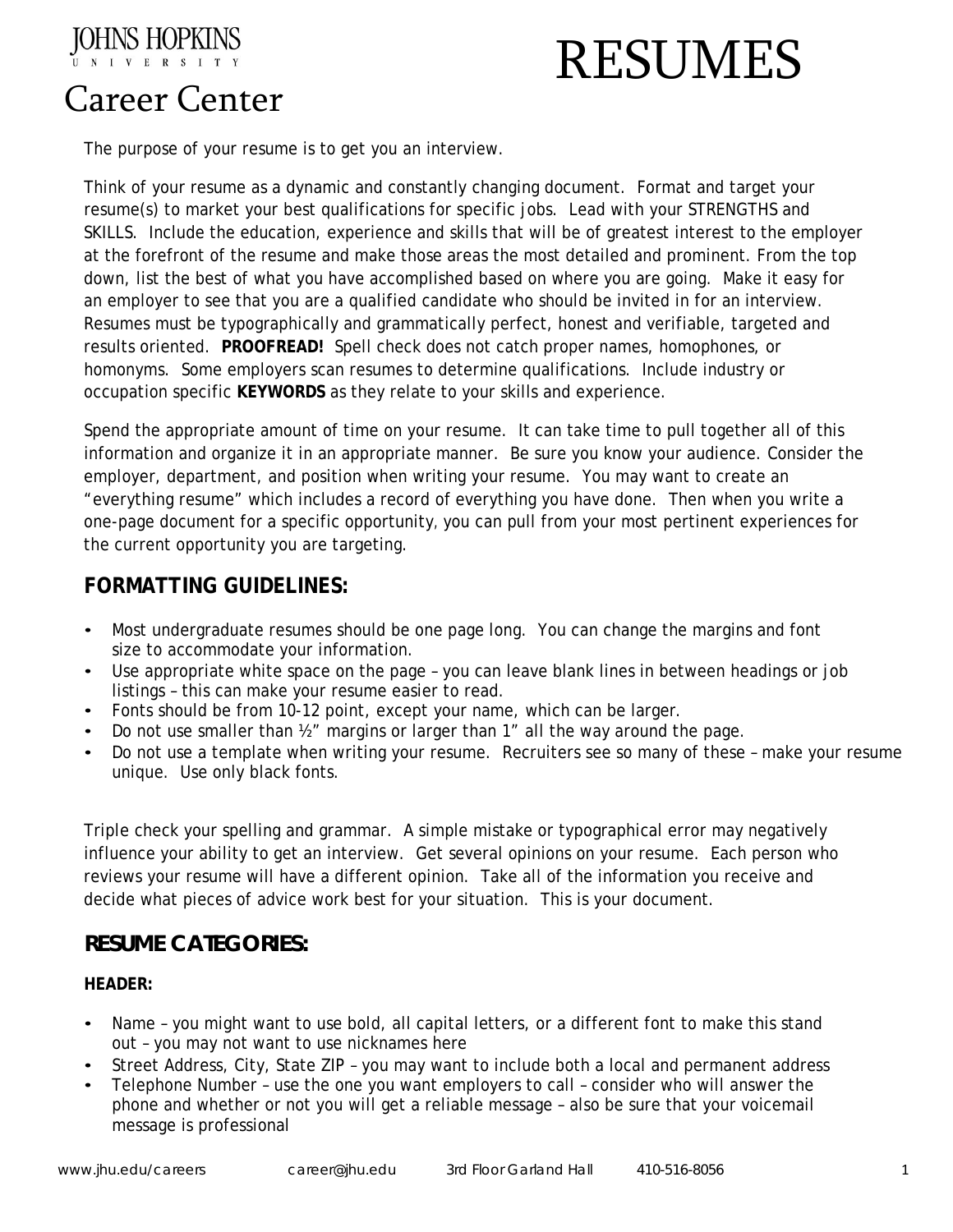- Email use your JHU account or a professional sounding account avoid email addresses that give away something personal about you
- Website could be useful if you have an online portfolio or something similar; again, make sure it's professional

## **OBJECTIVE:**

- Optional Category
- If you include an objective, make sure it is an effective, specific statement. If you choose not to include an objective, make sure that your cover letter is compelling.
- One or two concise, easy-to-read statements focusing on the type of position you are seeking, the skills you want to use, and/or the tasks in which you want to become involved.
- AVOID clichés or jargon, such as, "To contribute to the profitability of an employer" or "A challenging position offering opportunity for growth and advancement."

## **SUMMARY:**

- Optional Category
- A brief summary of your key skills, research, and years of experience
- List computer, technical, or language skills if applicable
- Include a career goal statement here if appropriate
- A good place to include anything that does not easily fit into another category on your resume
- Your experience sections must show evidence to support your summary; do not repeat information

#### **EDUCATION:**

- List degrees in reverse chronological order—most recent first. Keep the information easy to read. Be sure to include your degree, major, school, city, state (or country), and date of graduation for each school. Do not list the range of dates in which you have attended school.
- If you are a freshmen or sophomore, you can include items from high school. If you are a junior or senior, high school information should be removed from your resume.
- You may want to include details related to the job you are seeking, such as relevant coursework, special projects, a minor or area of emphasis, certifications, etc. – this is a great way to incorporate more keywords on your resume if you do not have much experience outside the classroom.
- You can list Study Abroad or international experiences here or under their own category.
- You can also list a relevant coursework subheading in this section that lists 3-5 relevant course titles you have completed at Hopkins
- Include your overall or major GPA if it is a 3.0 or higher.

## **EXPERIENCE:**

- Be sure to include paid employment (full and part time), internships, volunteer activities, community service, leadership, research, class projects, etc.
- Reverse chronological order is expected, but if you have a mixture of experiences, you can break this into two categories, such as RELATED EXPERIENCE and WORK HISTORY in order to put the most relevant items together. Be sure to include job title, company, city, state (or country), and dates of employment for each position.
- Provide details of your accomplishments and responsibilities rather than a general list of duties.
- Quantify your accomplishments. Numbers make strong statements and can enhance credibility; these numbers can show volume, percentages, and dollar amounts. If you have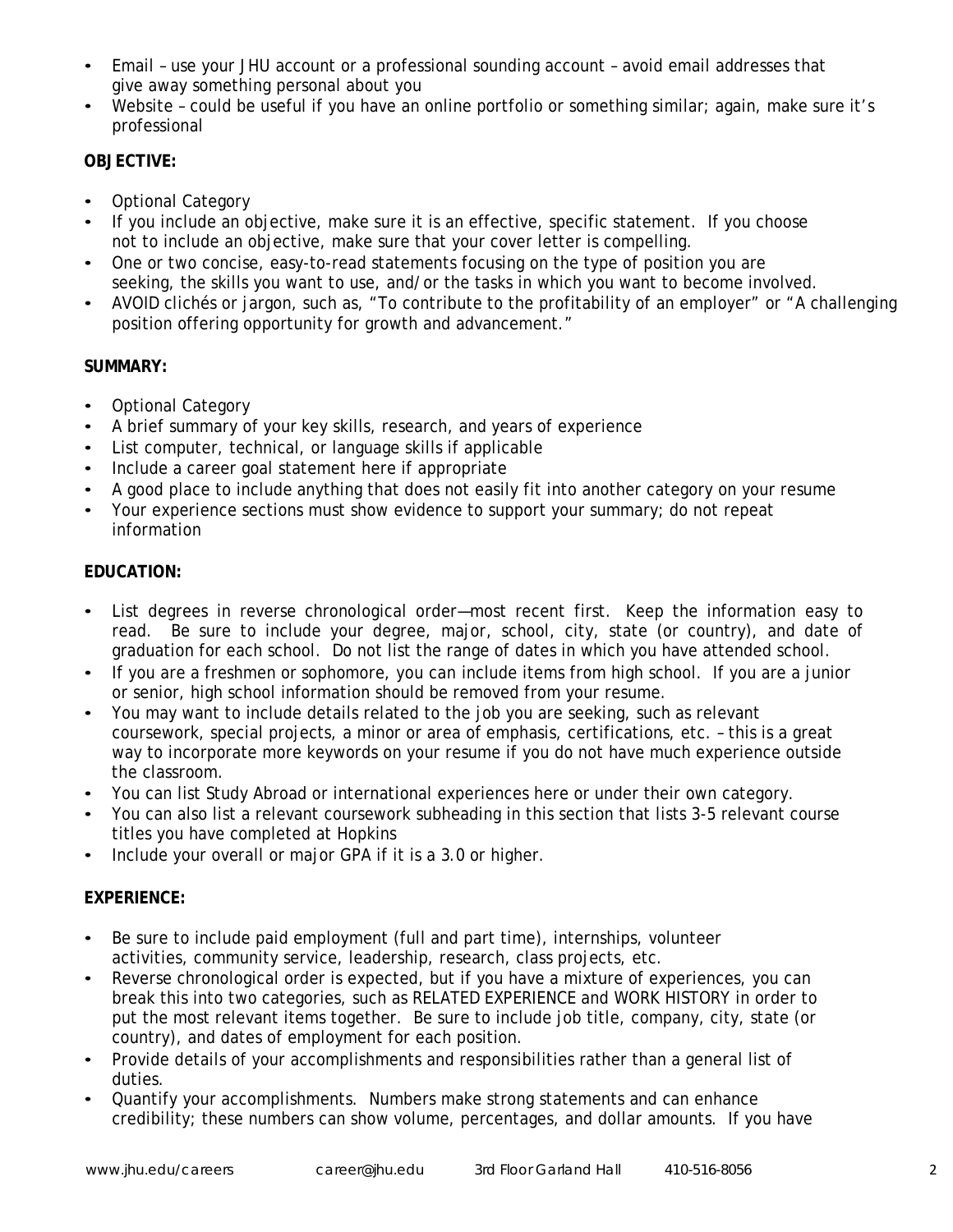worked with people, include their age or grade level and how many people you interacted with on a project.

- Include specific information and skills that relate to the position you are seeking.
- Consolidate information when possible; avoid repetition and excessive details in describing experiences.
- Use bulleted statements that begin with POWER WORDS, do not use paragraphs. Power words are verbs that demonstrate action (see the list on **page 14**).
- Think about your accomplishments, points of pride, and the outcomes of your work.
- Be specific. Write in fragmented bullet points that begin with strong action verbs, not sentences. Avoid personal pronouns such as "I", "my", "their", etc.
- Avoid jargon and acronyms (consider your audience).
- Do not be discouraged if you have never had employment in your field. Instead, focus on your strengths, skills, and accomplishments.
- You may organize professional experience into separate categories by type of position (i.e. marketing experience, research experience, etc.)
- Use present tense verbs for things you are still doing and past tense verbs for things you are no longer doing.

## **ACTIVITIES:**

- List the most relevant activities and offices held first. Include college, community, volunteer, professional, cross-cultural, and occasionally, outstanding high school activities.
- Include relevant activities and volunteering especially as related to your field.
- For each activity list: title, organization name, city, state or country, and dates.
- You can add brief explanatory details of the position and your accomplishments.
- Include hobbies and interests only if they are relevant to your objective or if they reveal characteristics or skills important to the job.
- This section can add individuality and flavor to your resume, so you may want to include unusual or interesting items.

## **HONORS/AWARDS:**

- Optional category
- Include honors, scholarships, fellowships, grants, or patents here. Only use this section if you have several items to list.
- If you have only one or two honors, you can include them in a combined ACTIVITIES/HONORS section.

## **SKILLS:**

- You may want to consider a special skills section to highlight skills you have on specific computer hardware or software, foreign languages, or machinery/laboratory equipment required for performance on the job.
- Certifications, licensure, or patents could also be placed in this category.
- It might be useful to include research or lab skills here. Consider listing techniques, procedures, equipment, software, etc. as related to your field.
- Remember that employers are looking for skill sets.

## **PROFESSIONAL ORGANIZATIONS**

- List any relevant professional associations you belong to
- Include membership dates and any leadership or committee positions you have held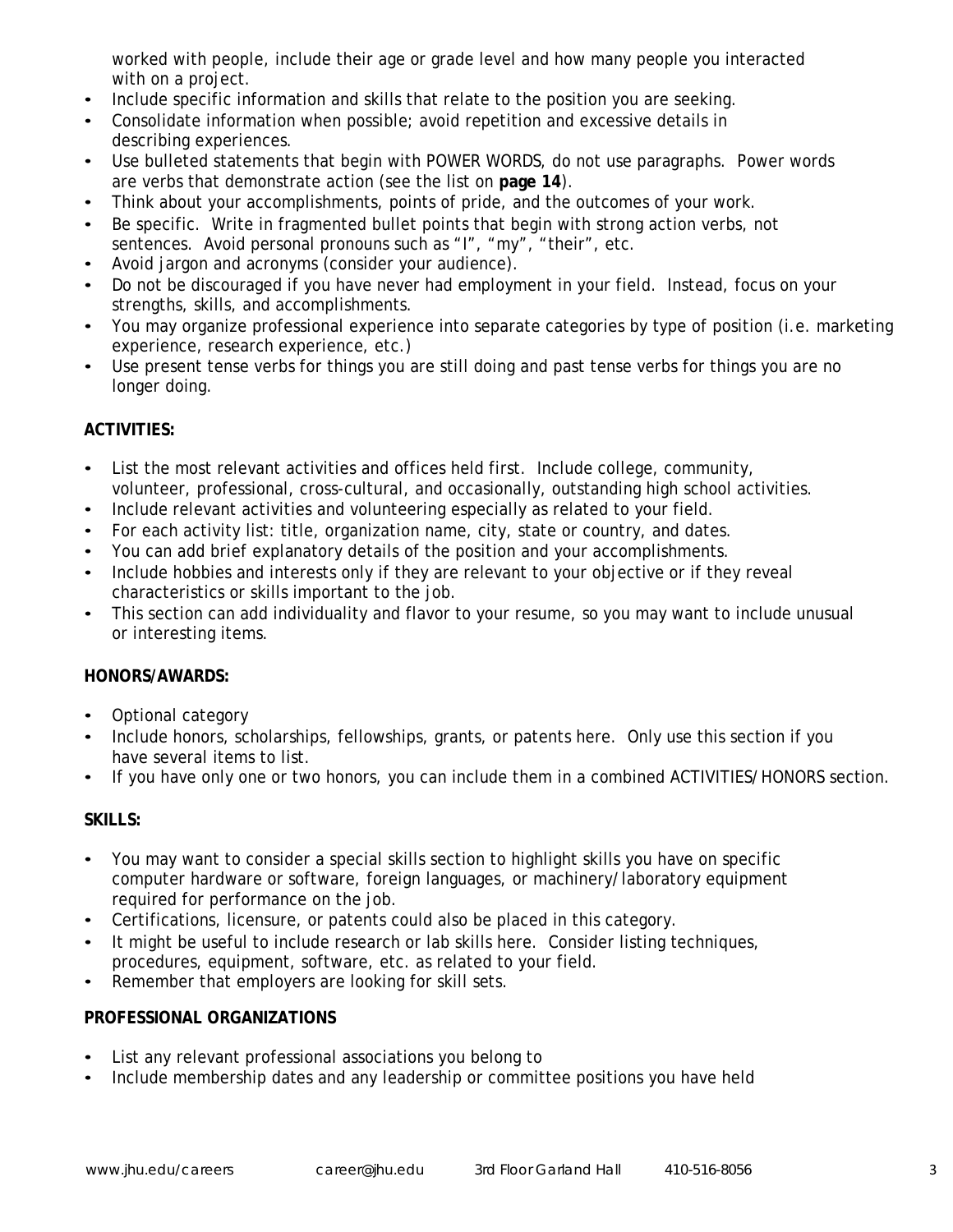#### **REFERENCES:**

- Avoid using "References Available Upon Request"
- Prepare a separate reference page and include your own contact information.
- For each reference list: name, title, company, complete mailing address, email, phone, and fax. If it is not obvious, include how the person knows you.
- Only ask people who can give you a positive reference and who know you well.
- Be sure to give a copy of your resume to each potential reference. You may also want to let them know when a company may be calling. You can provide a copy of the job description to your references.
- Be sure to thank you references and let them know when you receive a job offer!

#### **WHAT NOT TO INCLUDE:**

- Pictures or graphics
- Anything handwritten
- Personal information such as date of birth, SSN, marital status, children, etc.
- Unrelated hobbies and interests
- References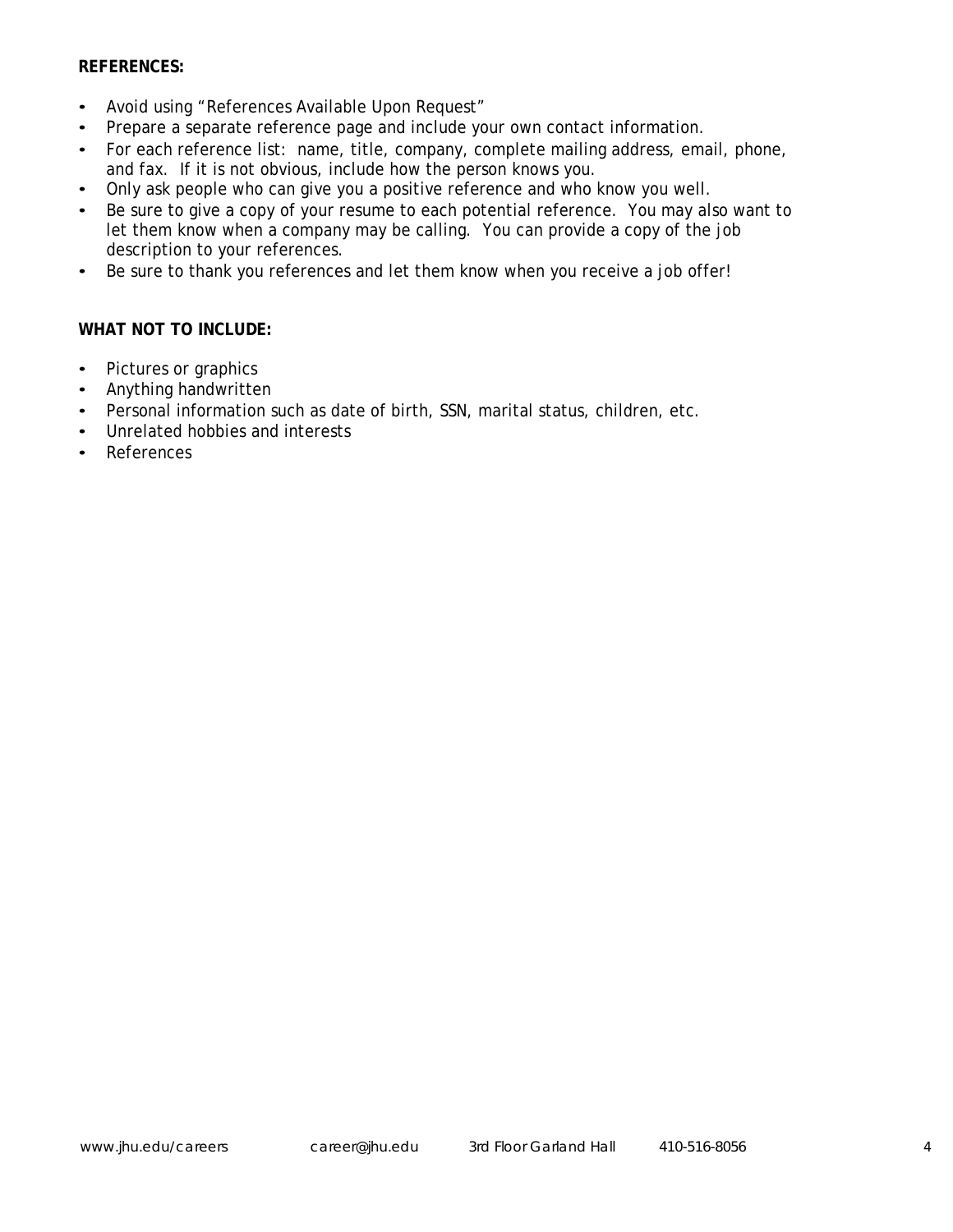## **SAMPLE RESUMES:**

# **New Student**

| 1500 River Road<br>Small Town, NY 10000                                                                                                                                        | newstudent@jhu.edu<br>$(410)$ 516-5555                                                                                                                                                                                                     | 3510 N. Charles St.<br>Baltimore, MD 21218 |                                                             |
|--------------------------------------------------------------------------------------------------------------------------------------------------------------------------------|--------------------------------------------------------------------------------------------------------------------------------------------------------------------------------------------------------------------------------------------|--------------------------------------------|-------------------------------------------------------------|
| <b>EDUCATION</b><br><b>Johns Hopkins University</b><br>Natural Sciences Major<br>Dean's List Fall 2012- awarded to students with GPA over 3.5                                  |                                                                                                                                                                                                                                            |                                            | Baltimore, MD<br>Expected May 2016                          |
| <b>Small Town High School</b><br>High School Diploma<br>Cumulative GPA: 4.0, Top 1% of class<br>Advanced Placement Courses: Chemistry, Biology, Physics, U.S. History, English |                                                                                                                                                                                                                                            |                                            | Small Town, NY<br>June 2012                                 |
| <b>LEADERSHIP</b><br>Mentor, Students Taking a New Direction (STAND)<br>$\bullet$                                                                                              | Mentor a 16 year old girl that was previously arrested, including helping her<br>understand her thought process and decision making, in order to move forward                                                                              |                                            | Baltimore, MD<br>Sept. $2012$ – Present                     |
| Volunteer, Johns Hopkins Circle K<br>Staff support for campus blood drive                                                                                                      | Made Easter egg and helped with egg hunt for neighborhood children                                                                                                                                                                         |                                            | Sept. 2012-Present                                          |
| Secretary, National Honor Society<br>Kept attendance for meetings<br>Recorded and distributed minutes of meetings<br>٠                                                         |                                                                                                                                                                                                                                            |                                            | Small Town, NY<br>Sept. 2010 – May 2011                     |
| Volunteer, Shakespeare Theatre<br>٠<br>$\bullet$                                                                                                                               | Helped in the costume shop, concessions, & ushered for various shows<br>Decorated lobby for Christmas, coordinating delivery of decoration donations                                                                                       |                                            | Small Town, NY<br>April – Aug. 2009                         |
| <b>WORK HISTORY</b><br>Sales Clerk, Macy's<br>٠<br>$\bullet$<br>reconciling daily receipts                                                                                     | Sold home goods, including furniture and was the top selling junior associate<br>Grossed \$2,000 in one weekend for the store, in an internal sales competition<br>Worked the register, handling money and complex transactions, including |                                            | Small Town, NY<br>June $-$ Aug. 2012                        |
| Page, NY House of Representatives<br>sessions                                                                                                                                  | Assisted with office tasks and transferring notes between representatives during                                                                                                                                                           |                                            | Albany, NY<br>June-Aug. 2010                                |
| <b>SKILLS</b><br>Intermediate written and conversational Spanish<br>Microsoft Word, Excel, PowerPoint.                                                                         |                                                                                                                                                                                                                                            |                                            | Add more detail to bulleted<br>statements in Leadership and |

*Work History as relevant to the position you're applying to*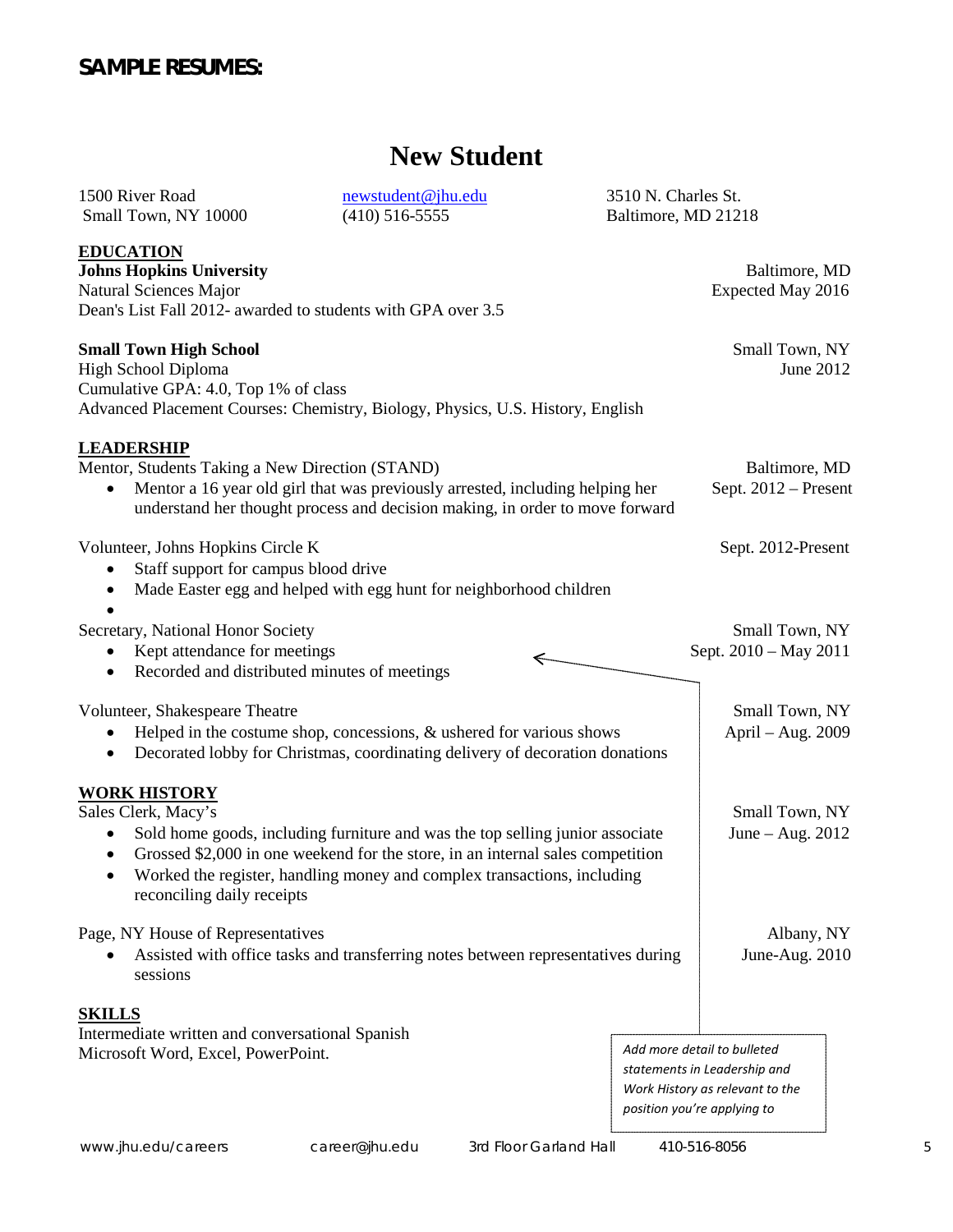## **IMA FINANCE STUDENT**

123 Main Street Mt. Laurel, NJ 08054

#### **EDUCATION The Johns Hopkins University Baltimore, MD Example 2 If you are interested in** Baltimore, MD Bachelor of Arts in Economics, Minor in Entrepreneurship & Management  $\parallel$  finance, many employers  $\parallel$  May 2011 Overall GPA: 3.8 SAT M:720 V:750 W:700 *If you are interested in finance, many employers expect to see your GPA and SAT scores on your resume.*

*Relevant Courses*: Econometrics, International Monetary Economics, Economic Forecasting, Statistical Analysis, Financial Markets & Institutions, Corporate Finance, Applied Economics & Finance, Real Estate Finance, Financial Economics, Managerial Economics & Business Strategy, Quantitative Research Practicum, Futures Market Research, Financial Statement Analysis

#### **EXPERIENCE**

#### **Machovia Securities** Marlton, NJ

*Summer Management & Marketing Analyst Intern* June – August 2010

- Prospected potential clients with a minimum of \$10 Million in annually invested assets culminating in a Tax-Free Investing seminar attended by 40 potential clients
- Evaluated client portfoliosrelative to their investment objectives and risk tolerances using Goldman Sachs X-Ray software

*Numbers help quantify a resume. age of people, and percentages***.**

- Created comprehensive retirement plans for current and potential clients using Wachovia's Envision Program
- Initiated the branch's transition from paper statements to E-statements saving the branch \$90,000 annually

*Marketing and Sales Intern* June – August 2009

- Researched potential client information to widen group's client base
- Conducted research for existing clients by using Smith Barney's updated software applications
- Organized, marketed and directed a retirement investment seminar for 75 potential clients
- Attended an Exchange Traded Funds seminar sponsored by Barclays, PowerShares, and Vanguard to improve and broaden firm's client services

#### **Legg Mason Capital Management**

*Equity Research Intern*

- Increased research coverage of Private Placementsinvestments valued at \$200M by +15%
- Valued Ralph Lauren equity in original research report using DCF and EVA methods
- Reconciled Legg Mason share price estimates for private companies to those of sell-side analysts
- Analyzed company fundamentals and modeled future cash flows for senior research analysts

#### **LEADERSHIP & COMMUNITY SERVICE**

| <b>Marshal L. Salant Student Investment Team</b>                                                                                   | Baltimore, MD           |
|------------------------------------------------------------------------------------------------------------------------------------|-------------------------|
| Co-Chair                                                                                                                           | March 2009 - present    |
| Co-manage an endowment of \$140k with profits providing scholarship funds<br>$\bullet$                                             |                         |
| Apply valuation techniques in the research and investment decision making process including discounted cash flows and<br>$\bullet$ |                         |
| key ratio comparisons within sectors                                                                                               |                         |
| Johns Hopkins Organization for Finance and Investment                                                                              | August 2007 – present   |
| President                                                                                                                          |                         |
| Promote financial awareness and investment skills to student body through educational events<br>$\bullet$                          |                         |
| Collaborate with students, faculty, staff, and alumni to bring 4 speakers a year to campus<br>$\bullet$                            |                         |
| Pen Lucy Youth Partnership                                                                                                         | Baltimore, MD           |
| <b>Mentor &amp; Tutor</b>                                                                                                          | October 2007 - May 2008 |
| Tutored young, underprivileged students in Mathematics and English<br>$\bullet$                                                    |                         |
| Organized activities and games to promote and emphasize teamwork<br>$\bullet$                                                      |                         |
| <b>COMPUTER SKILLS</b>                                                                                                             |                         |

Bloomberg Terminal, SPSS, Microsoft Word, Excel, Outlook, Access, PowerPoint

**Morgan Stanley** Mt. Laurel, NJ and Muslim clude dollar amounts, number or **1998** Mt. Laurel, NJ

Baltimore, MD August 2008 – May 2009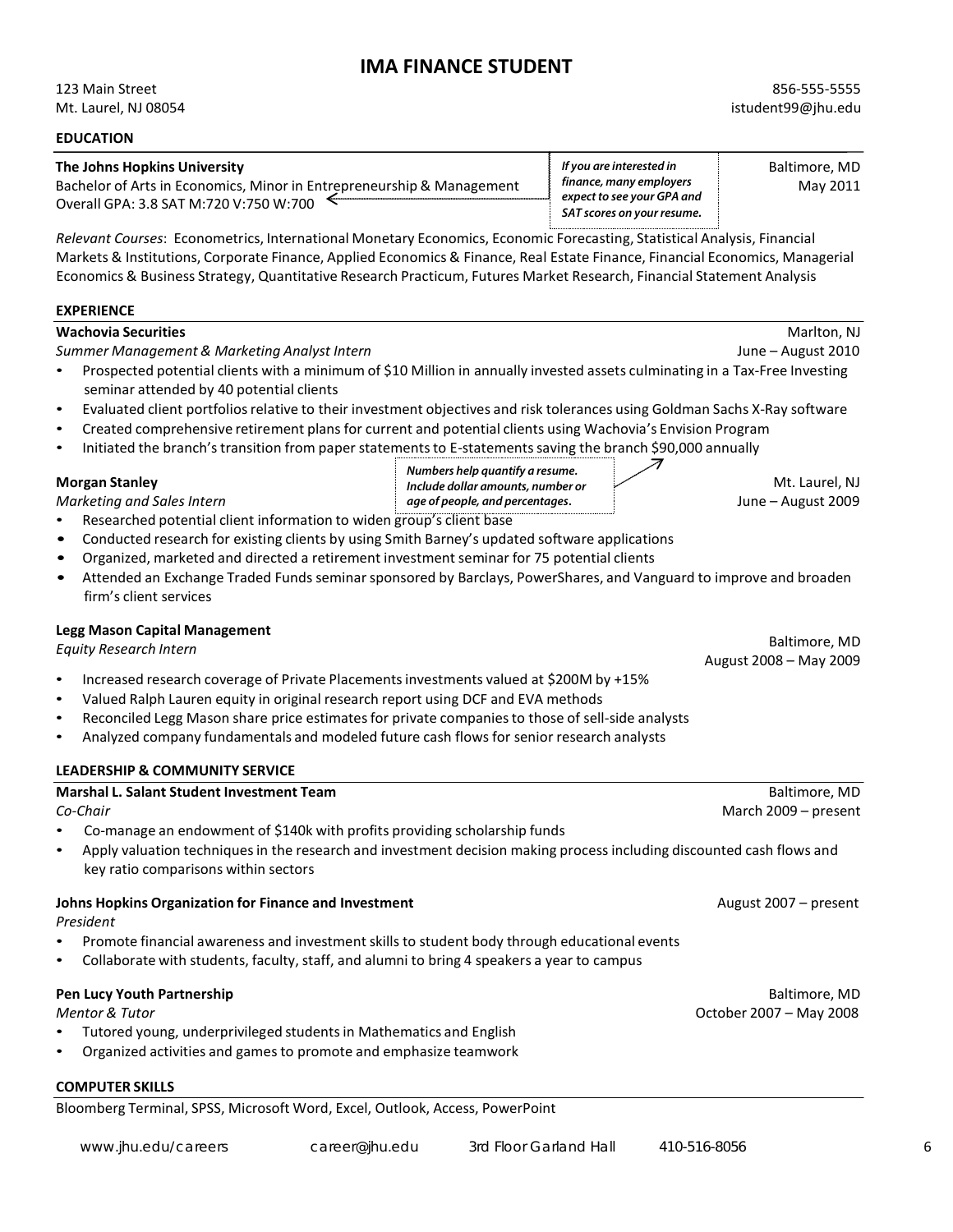## **BLUE JAY**

[bluejay@comcast.net](mailto:bluejay@comcast.net) – Cell: 240 123-4567 School Address: Charles Commons #999- 3301 N. Charles St. - Baltimore, MD 21218 Home Address: 12345 Old Barn Dr. – Bethesda, MD 20814

#### **EDUCATION**

| Johns Hopkins University<br>Bachelor of Science in Civil Engineering; Minor: Entrepreneurship & Management                                                                                   | Baltimore, MD<br>Expected May 2015                                                                |
|----------------------------------------------------------------------------------------------------------------------------------------------------------------------------------------------|---------------------------------------------------------------------------------------------------|
| Major GPA: 3.5                                                                                                                                                                               |                                                                                                   |
| Strong Computer Skills: MATLAB, Excel, Word, PowerPoint, and Mastan2                                                                                                                         |                                                                                                   |
| Midtown High School                                                                                                                                                                          | Washington, DC                                                                                    |
| High School Diploma<br>Cumulative GPA: 3.7 with an extremely rigorous curriculum, including 5 AP courses in senior year                                                                      | May 2011                                                                                          |
| National Honor Society - inducted sophomore year for academic excellence<br>AP Scholar Award With Honors conferred September 26, 2008 by College Board<br>Barnes Leadership Award, June 2007 | Athletics can enhance a resume<br>if you do not have related jobs.<br>Remember that employers are |
|                                                                                                                                                                                              | looking for transferrable skills.                                                                 |
| <b>ATHLETICS</b><br>↞                                                                                                                                                                        |                                                                                                   |
| <b>Personal Training</b>                                                                                                                                                                     | January 2010- Present                                                                             |
| ACE, CPR, & First Aid Certified Personal Trainer (May 2012-present)                                                                                                                          |                                                                                                   |
| Develop and implement training plans to help clients reach their health and fitness goals                                                                                                    |                                                                                                   |
| Johns Hopkins Varsity Football                                                                                                                                                               | Baltimore, MD                                                                                     |
| Defensive Lineman                                                                                                                                                                            | September 2011-Present                                                                            |
| 2009 Centennial Conference champions and schools second appearance in NCAA Division III playoffs                                                                                             |                                                                                                   |
| Starting two-year letter winner                                                                                                                                                              |                                                                                                   |
| Committed 25 hours per week to football, while maintaining a good GPA                                                                                                                        |                                                                                                   |
| Midtown High School Football Team<br>Offensive & Defensive Lineman                                                                                                                           | Washington, DC<br>2006-2011                                                                       |
| Four year letterman and team captain, 2009                                                                                                                                                   |                                                                                                   |
| 1st Team, All Conference Offensive Lineman, Washington Catholic Athletic Conference, 2007<br>Awarded Midtown High School Most Valuable Defensive Player, 2007                                |                                                                                                   |
| Golf                                                                                                                                                                                         | 2000-2007                                                                                         |
| Member of the Bethesda Country Club Junior Interclub Team of the Mid-Atlantic PGA                                                                                                            |                                                                                                   |
| First runner-up, 2005 Bethesda C.C. Junior Club Championship (18-Hole division)                                                                                                              |                                                                                                   |
| <b>WORK HISTORY</b>                                                                                                                                                                          |                                                                                                   |
| YMCA Summer Program                                                                                                                                                                          | <b>Baltimore, MD</b>                                                                              |
| <b>Sports Coordinator</b>                                                                                                                                                                    | Summer 2011                                                                                       |
| Planned and executed large-scale events for over 200 campers                                                                                                                                 |                                                                                                   |
| Delegated responsibilities such as individual station planning to 20 camp counselors                                                                                                         |                                                                                                   |
| Trained assistant counselor staff to plan successful activities, deal with difficult campers, and exhibit proper role model<br>behavior                                                      |                                                                                                   |
| Managed end of summer special events which included group tournaments and awards ceremony                                                                                                    |                                                                                                   |
| <b>Bethesda Country Club</b>                                                                                                                                                                 | Bethesda, MD                                                                                      |
| Caddy                                                                                                                                                                                        | Summers 2009-2010                                                                                 |
|                                                                                                                                                                                              |                                                                                                   |

• Educated golfers on the intricacies of the golf course and recommended shot strategy and club selection

- Communicated and interacted with many successful local business executives and celebrities<br>• Organized and cleaned members' equipment to ensure proper storage and care
- Organized and cleaned members' equipment to ensure proper storage and care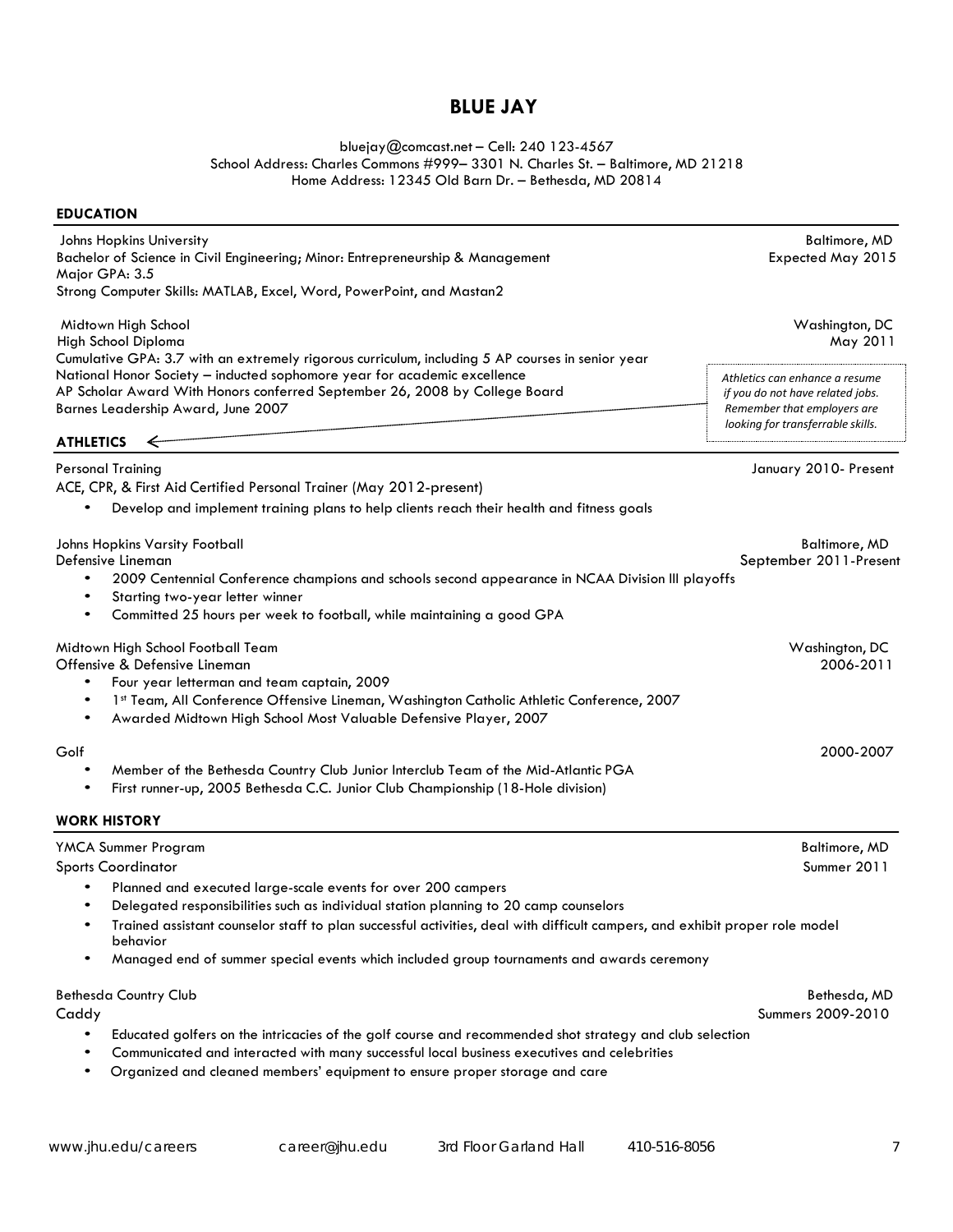| <b>INTERNATIONAL STUDIES</b>                                                                      |                                                                                                                                                                | 999 Old Oak Avenue * Arlington, VA 12345 * 443-555-5555 * irelations@jhu.edu                                                                                                                                                                                                                                                                  |                                                                                                                                       | If your GPA is above a 3.0, you<br>may want to include it in your<br>Education section. |
|---------------------------------------------------------------------------------------------------|----------------------------------------------------------------------------------------------------------------------------------------------------------------|-----------------------------------------------------------------------------------------------------------------------------------------------------------------------------------------------------------------------------------------------------------------------------------------------------------------------------------------------|---------------------------------------------------------------------------------------------------------------------------------------|-----------------------------------------------------------------------------------------|
| <b>EDUCATION</b>                                                                                  |                                                                                                                                                                |                                                                                                                                                                                                                                                                                                                                               |                                                                                                                                       |                                                                                         |
| <b>Johns Hopkins University</b><br>Bachelor of Arts in International Studies, GPA 3.5             |                                                                                                                                                                | Baltimore, MD                                                                                                                                                                                                                                                                                                                                 |                                                                                                                                       | May 20XX                                                                                |
| <b>Phillips Exeter Academy</b><br>High School Diploma, Graduated with Honors                      |                                                                                                                                                                | Exeter, NH                                                                                                                                                                                                                                                                                                                                    | You can group similar kinds of<br>experiences under the same<br>heading. This is best used when<br>the experience is directly related | June 20XX                                                                               |
| INTERNATIONAL EXPERIENCE <-------<br><b>Study Abroad</b>                                          | American University in Cairo                                                                                                                                   | Cairo, Egypt<br>Courses: Modern Movements in Islam, Middle East Politics, Political Readjustment in the Middle East and North Africa                                                                                                                                                                                                          | to the jobs you are applying for.                                                                                                     | Fall 20XX                                                                               |
| <b>Study Abroad</b><br>Courses: French Theater, Culture, and Language taught in French; GPA: 3.65 |                                                                                                                                                                | Institut D'Etudes Françaises D'Avignon Avignon, France                                                                                                                                                                                                                                                                                        |                                                                                                                                       | Summer 20XX                                                                             |
| <b>English Teacher</b>                                                                            | <b>Travel to Teach</b>                                                                                                                                         | Pai, Thailand<br>Designed a curriculum, created lesson plans and instructed 2 <sup>nd</sup> through 6 <sup>th</sup> grade classes in a rural elementary school<br>Relied on organizational skills, management, and creativity as the sole adult in classes with 15 to 25 students                                                             |                                                                                                                                       | Fall 20XX                                                                               |
| <b>Extensive Travel Experience</b><br><b>VOLUNTEER EXPERIENCE</b>                                 |                                                                                                                                                                | Developed an open-minded world-view and adventurous spirit while travelling for periods ranging between 3 weeks<br>and 3 months in Egypt, France, Laos, Mongolia, Nicaragua, Peru and Thailand and for durations under 3 weeks in<br>Belize, Costa Rica, Dominican Republic, Guatemala, Israel, Jordan, Mexico, Panama, Philippines and Spain |                                                                                                                                       |                                                                                         |
| <b>Family Mentor</b>                                                                              | <b>International Rescue Committee</b>                                                                                                                          | Baltimore, MD<br>Provided general office aid and currently assist one local refugee family in the transition and acculturation process                                                                                                                                                                                                        |                                                                                                                                       | Spring 2009, Spring 20XX                                                                |
| <b>Student Volunteer</b><br>related to prior incarceration                                        | <b>National Student Partnerships</b>                                                                                                                           | Baltimore, MD<br>Counseled indigent clients in obtaining housing, employment and access to other services at a drop-in resource center<br>Worked with clients who often struggled with mental health disorders, disability, substance abuse or constraints                                                                                    |                                                                                                                                       | November 2007-March 20XX                                                                |
| Volunteer<br>$\bullet$                                                                            | <b>Crow Canyon Archaeological Center</b>                                                                                                                       | Cortez, CO<br>Coordinated mass mailing for annual fund-raising efforts and provided clerical aid in data entry and filing                                                                                                                                                                                                                     |                                                                                                                                       | June 20XX                                                                               |
| EMPLOYMENT EXPERIENCE<br>Divemaster<br>Managed emergency situations<br>٠                          | PADI, Scuba Diving<br>Organized and led overseas diving trips for various dive companies<br>Provided guidance in regard to further certification and equipment | Various                                                                                                                                                                                                                                                                                                                                       |                                                                                                                                       | 20XX-20XX                                                                               |
| SKILLS & CERTIFICATIONS<br>Intermediate French<br>٠<br>٠                                          | PADI Open Water SCUBA certification (2005 – present)                                                                                                           | MS Office, Basic Adobe Bridge and Adobe Photoshop, Digital Photography                                                                                                                                                                                                                                                                        |                                                                                                                                       |                                                                                         |
| www.jhu.edu/careers                                                                               | career@jhu.edu                                                                                                                                                 | 3rd Floor Garland Hall                                                                                                                                                                                                                                                                                                                        | 410-516-8056                                                                                                                          | 8                                                                                       |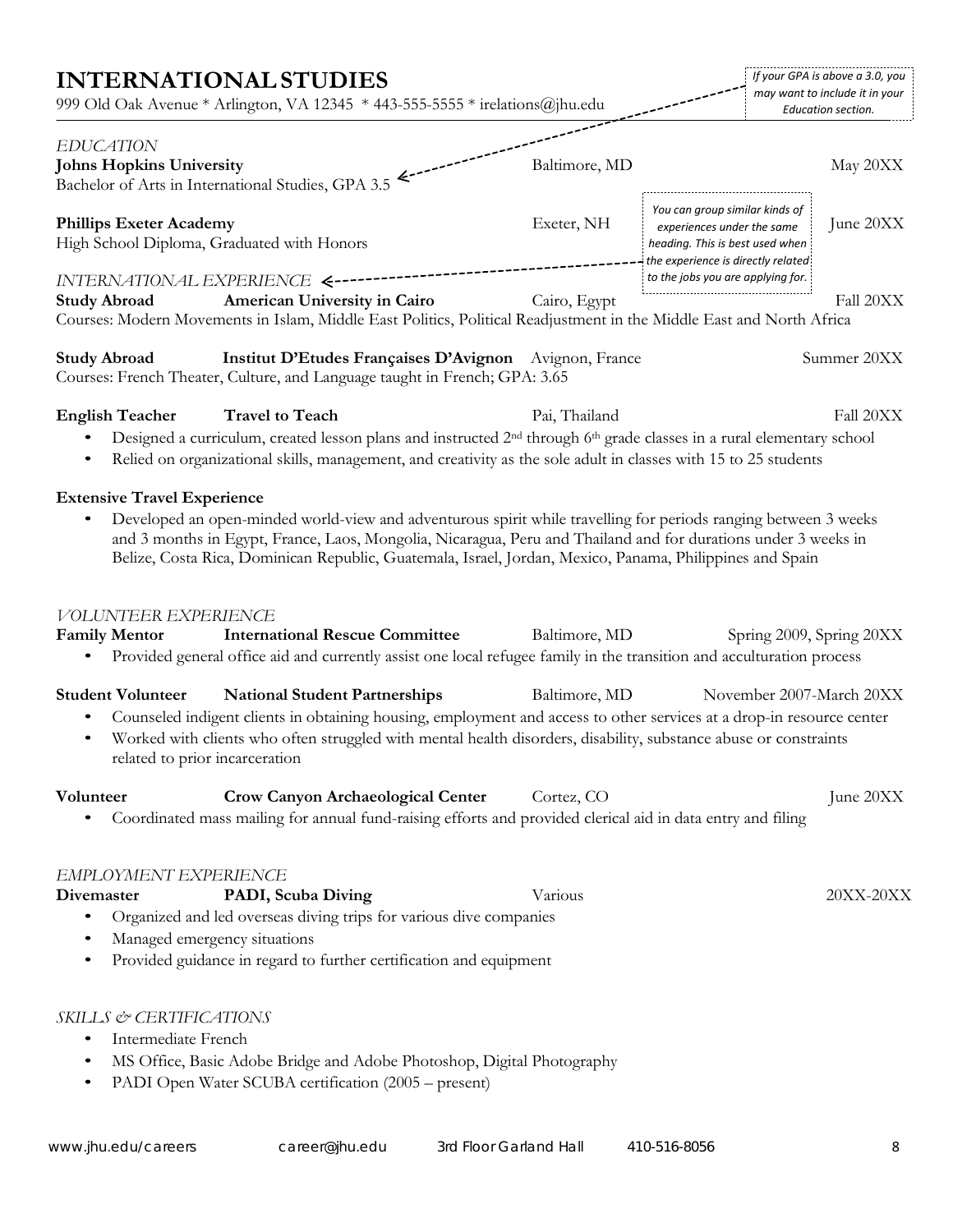# **RESEARCH STUDENT**

**Street email address Street City, State Zip City, State Zip**

#### **OBJECTIVE**

To obtain a summer 20XX internship position in the field of medical devices

#### **EDUCATION**

Johns Hopkins University, Baltimore, MD Bachelor of Science in Biomedical Engineering Expected May 20XX GPA 3.65

#### **RELATED COURSEWORK AND PROJECTS**

Models and Simulations; Circuits; Systems and Controls; Java; Biomedical Instrumentation; Digital Systems, Biomaterials I & II; Mechatronics, Data Structures, Statistical Mechanics and Thermodynamics; Micro/Nanotechnology; Systems Bioengineering; Molecules and Cells; Microfabrication Lab; Modeling.

- **Serial Nanofilter**: Developed a prototype that demonstrates serial filtration using ultrathin silicon membranes. Project includes designing, building, and testing the device. Fall 2012-Spring 2013
- **Mass Transport from a Dissolving Particle** : Created a simulation of a spherical water droplet from an inhaler traveling down the respiratory system using MATLAB. Summarized the findings in a paper. Fall 2011

#### **ENGINEERING DESIGN EXPERIENCE**

Biomedical Engineering Design Team September 20XX – May 20XX – May 20XX

- Granted U.S. Government Provisional Patent (99/999,999)
- Awarded 1st place at 20XX Biomedical Engineering Design Day Competition
- Received 20XX NCIIA Grant: \$15,500 Dynamic Ankle-Foot Orthosis (AFO)
- Presented Linda Trinh Memorial Award for best exemplification of a BME Design Team
- Worked on a 10 member team to design, develop, patent, and market a novel Ankle-Foot Orthosis (AFO)
- Engineered more resilient, therapeutic, easily fitted, and economical AFO than current products on the market
- Performed market research and IRB approved human trials to assess and address limitations of current AFO
- Developed 3-D computer models for stress testing, mechanical/material analysis, and manufacturing
- Created and evaluated working prototypes and current products via IRB approved human trials and strength tests
- Managed four underclassmen members and guided them through the design, research, and manufacturing process

Research Assistant, Johns Hopkins Department of Computer Integrated Surgery **Computer 10 October 20XX-** Present

- Write complex computer programs to aid surgeons in neurosurgeries
- Presented work with supervising graduate student at regional conference on robotics in health care

## **PUBLICATIONS**

Student, R. (in press). Therapeutic dynamic ankle-foot orthosis. Journal of NeuroEngineering and Rehabilitation

|                  | If you have published or presented your research, be sure to include it and use the   |
|------------------|---------------------------------------------------------------------------------------|
|                  | citation style of your field (i.e. Chicago, MLA, APA, etc.). If you are not the first |
| TECHNICAL SKILLS | author, you can use a bold font for your name.                                        |
|                  |                                                                                       |

#### **Software:** ProEngineer; MATLAB; MiniTab; Java; InDesign; AutoCAD; LABVIEW; Simulink

**Laboratory Equipment, Techniques and Certifications:** Mask Aligner; Evaporator; Electrodeposition; Fluorescent Microscopy; Clean Room Protocol; Plasma Cleaner; Spinner; Thin Film Etching Protocol; Sputtering Chamber; SQUID; VSM; XRD; Johns Hopkins Hospital IRB Certified to work with Human Research Subjects

**Local Address cell phone Home Address**

*Using a section like related coursework can show academic skills in many different areas. Try to limit the number of courses you list and tailor the list for every job you apply for.*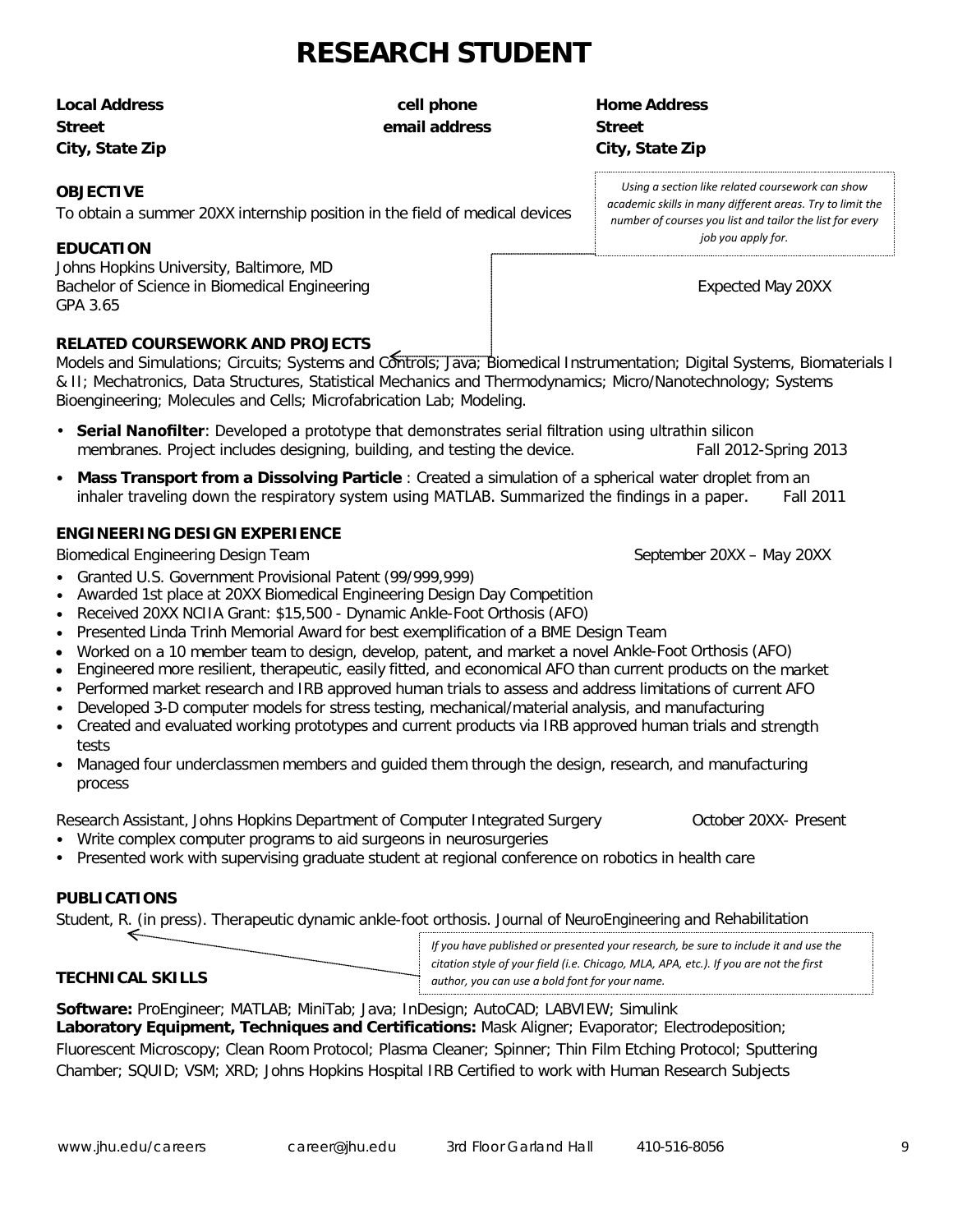## **Future Teacher**

1712 School Street ⋅ Essex, MA 01929 ⋅ (978) 555-9876 ⋅ teacher2013@gmail.com

#### **TEACHING QUALIFICATIONS**

- Knowledge of teaching skills developed through teaching music, leading educational tours, and tutoring
- Strong written abilities including experience researching and analyzing various topics as well as paper editing
- Excellent verbal communication skills including presentation experience and familiarity with facilitating debates
- Diverse language skills including reading and conversational knowledge of Spanish, verbal and written knowledge of German, and an elementary knowledge of Italian and French

#### **EDUCATION**

#### **JOHNS HOPKINS UNIVERSITY Baltimore**, MD

**Bachelor of Arts in History, Minor in Music <b>May 2013 May 2013** 

- 3.79 GPA; Major: 4.0 GPA; Dean's List, Phi Alpha Theta History Honors Society
- Colleges Against Cancer, Survivorship Board
- Academic Excellence Committee, Risk Chair, Kappa Zeta Sorority
- Provost Undergraduate Research Award 2012

#### INTERNATIONAL EDUCATION OF STUDENTS Vienna, Austria

• Attended courses in German, music history, and European history **Spring 2012**

#### **SELECTED HISTORY AND RELATED RESEARCH COURSES AND PROJECT**

Europe and the Wider World, Medieval World, The Victorians, London in the 20<sup>th</sup> Century, History of Eastern European Jewish People, Turn of the Century Vienna, History of Western Classical Music, Music Theory I & II, History of Musical Instruments, Music History IV, Musicology Research Seminar

- **BALTIMORE ORCHESTRA'S MUSICAL RESPONSE TO WWII CULTURE,** Senior Thesis **Spring 2013** 13 month project evaluating the ways in which WWII culture influenced the Baltimore Orchestra in terms of personnel, repertoire, financial matters, community building, and morale through extensive archival research.
- **TOLSTOY AND PACIFISM,** Sophomore Thesis Yearlong project analyzing Tolstoy's philosophic views on Pacifism through primary works including *My Religion* and *Writings on Civil Disobedience*. Examine the influence these writings had on turn of the century American reformer Jane Addams.

#### • **NEWSBOY STRIKE IN 1899**

Completed a 10-month research project examining the role of the Newsboy Strike in the creation of child labor laws. With a colleague, created a play that dramatically interpreted historical events.

#### **TEACHING EXPERIENCE**

| <b>FOUNDATIONS UNDERGRADUATE HISTORY JOURNAL</b> | Baltimore, MD                |
|--------------------------------------------------|------------------------------|
| <b>Assistant Editor</b>                          | <b>Spring 2011-Fall 2012</b> |

- Reviewed and critiqued content for 40 or more writing submissions per journal edition.
- Copy and Content edited submissions for final print.

#### JHU MODEL UNITED NATIONS Baltimore, MD

- Supervised and coordinated 50 high school students for four-day competition.
- Facilitated debate between high school students about social and humanitarian topics.
- Organized different debate moderators and prepared research materials on different nations' views of human rights.

#### CAPE ANN HISTORICAL MUSEUM Gloucester, MA

- Researched and organized 20 minute tours of 19<sup>th</sup> Century Federal Style Home examining different architecture and furniture styles as well as the history of the owner.
- Conducted educational tours twice a week for 8 weeks focusing on the history of the home and fielding questions.

#### SIRENS A CAPPELLA GROUP Baltimore, MD **Music Coordinator Fall 2009-Spring 2011**  • Arranged selections and taught music to group members individually and in group sessions.

## HAMILTON WENHAM REGIONAL HIGH SCHOOL Hamilton, MA

• Tutored high school freshman in organizational methods such as note-taking and time management.

**Chair, Moderator March 2010 & 2011** 

**Organization Tutor Fall 2008-Spring 2009**

**Docent Summer 2010**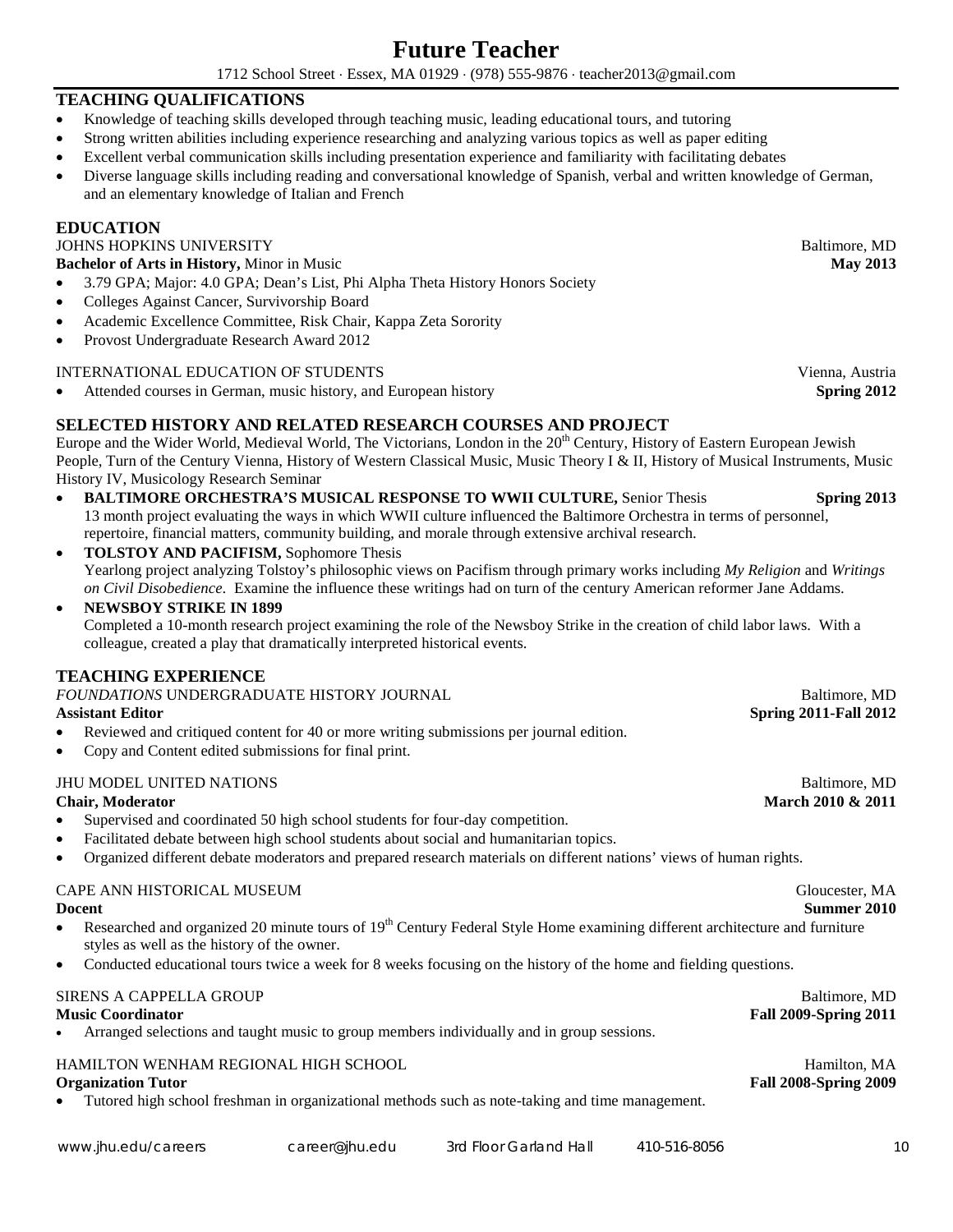# **E.N. Gineering**

#### 3400 N. Charles Street 410-516-8056 Baltimore, MD 21218 eng @yahoo.com

#### *EDUCATION*

#### **Johns Hopkins University, Baltimore, MD**

Bachelor of Science in Mechanical Engineering **May 2014 May 2014** Concentration in Aerospace Engineering GPA: 3.34, Dean's List – Spring 2012

#### **Relevant Courses**

Computer-Aided Design, Jet & Rocket Propulsion, Mechanics Based Design, Materials Selection, Electronics & Instrumentation, Statics & Mechanics of Materials, Manufacturing Engineering, Space Vehicle Dynamics & Control

#### *TECHNICAL SKILLS & LANGUAGES*

- Technical: MATLAB, Creo Elements/Pro, CES Edupack, AutoCAD
- Language: Fluent in Spanish, Intermediate German

#### *ENGINEERING EXPERIENCE*

## **Senior Engineering Design Project September 2011 – Present**

- **JHU Department of Mechanical Engineering, Baltimore, MD**
- Develop new pre-distribution box and collection basin for improved water flow in cooling towers
- Co-author 50 page report containing initial design concepts, testing methods, graphs, and tables
- Utilized Creo Elements/Pro to produce CAD models of various design concepts included in critical design report

#### **Research Assistant October 2011 – April 2012**

#### **JHU Laboratory for Bio-Inspired Locomotion, Baltimore, MD**

• Organized lab instruments and purchased tools, performed live testing on animals, and utilized software to test response of mosquito flight during exposure to variable sound frequencies

#### **Design Build Fly Team January 2011 – January 2012**

#### **American Institute of Aeronautics and Astronautics, Tuscon, AZ**

- Participated in construction and assembly of fuselage sections of remote controlled airplane
- Entered Final design in 2012 Design Build Fly competition
- Assisted in CAD design of new fuselage and wing sections since November 2011

#### *ACTIVITIES*

#### **Vice President, JHU Society of Hispanic Professional Engineers September 2011 – Present**

- Co-founded chapter in September 2012 and served as editor of chapter constitution and bylaws
- Provided initial programming initiatives to lead in recruitment of 8 new members as of January 2013

#### **MAPP (Mentoring Assistance Peer Program) September 2011 – Present**

- Counsel and mentor 2 underrepresented engineering freshmen by providing academic and personal development skills and support, as well as serve as liaison to university student support services
- Implement with a team of other mentors various academic, cultural, and service based enrichment events/programs for freshmen mentees throughout academic year.

#### **Founding Member, Phi Delta Theta Fraternity, JHU Chapter September 2011 – Present**

• Recruited initial interest group throughout colonization and chartering

#### *HONORS*

| 2012          |
|---------------|
| $2010 - 2011$ |
| 2010          |
|               |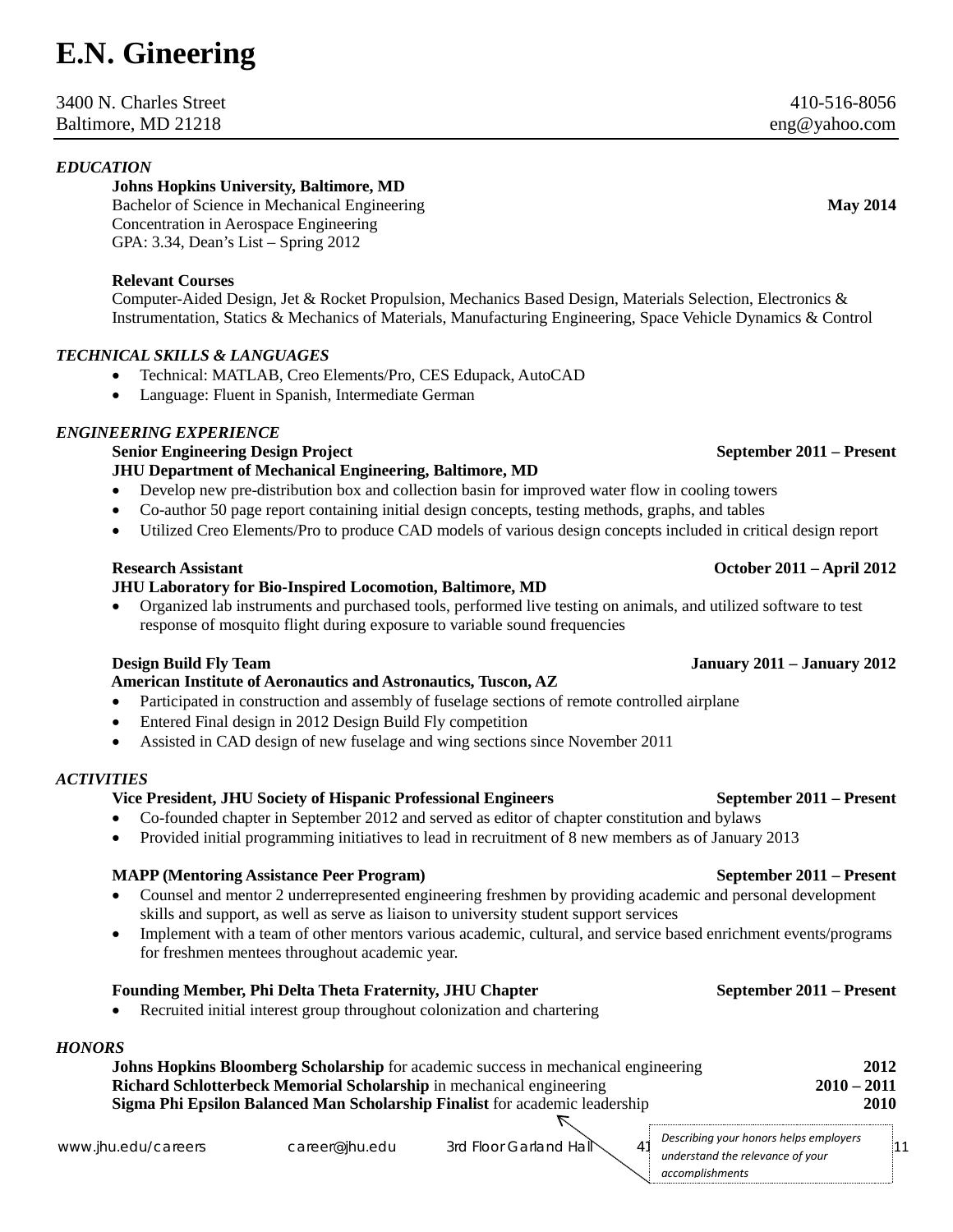# **Public Q. Health**

3400 N. Charles St, Apt. 123, Baltimore, MD 21218 makeadifference@jhu.edu, (410) 516-1000

#### **EDUCATION**

**Johns Hopkins University Baltimore, MD** Bachelor of Arts in Public Health Studies and Anthropology May 2012 Minor in French Cultural Studies Cumulative GPA: 3.65, *University Honors*  **Awarded Outstanding Public Health Senior** 

#### PROFESSIONAL EXPERIENCE

**United Nations Development Programme, Bureau of Crisis Prevention and Recovery New York, NY** *External Relations Intern* Summer 2012

- Gathered raw data and other information that illustrate the successes of country offices throughout the world.
- Corresponded and worked with UNDP BCPR staff members in over 100 countries, primarily in French.
- Wrote success stories to be published on the UNDP website that illustrate the successful initiatives of UNDP BCPR.

#### **Social Science Research Council New York, NY**

*Gender, Security, and HIV/AIDS Program Intern*  $\frac{1}{2}$  Summer 2011

- Performed literature reviews on over 100 articles for a meeting sponsored by UNAIDS on HIV and sexual violence.
- Searched for the latest information available on HIV and sexual violence and applied them to existing research.
- Communicated with HIV/AIDS experts throughout the world to forge relationships between them and SSRC.

#### PUBLICATIONS AND PRESENTATIONS

Health, Public Q. (2012, May). *Not as Easy as 123: HIV Prevention in Three American Cities*. Poster session presented at the Johns Hopkins University Woodrow Wilson Undergraduate Research Fellow Poster Session, Baltimore, MD.

#### LEADERSHIP EXPERIENCE

## **Johns Hopkins University Model United Nations Conference Baltimore, MD**

*Under Secretary General of Specialized Committees* Spring 2012- Present

- Create, develop, and supervise twelve specialized committees to be executed at JHUMUNC 2012.
- Responsible for the selection, training, and monitoring of approximately 60 staff members.
- Assist the Secretaries-General in the overall planning of the conference including but not limited to: venue selection, staff interviews, committee development, and topic decisions.

#### *Armenian Revolutionary Federation Triumvirate Committee Chair* **Service 2011** - Present

- Direct 15 experienced Model United Nations Delegates through intensive committee sessions and a crisis simulation.
- Manage three other staff members in accordance with their duties within the Triumvirate Committee.

#### **Campus Kitchens Project at Johns Hopkins University 6. In the case of the Baltimore, MD**

*Executive Board, Director of Volunteer Relations* **Spring 2011** – Present

- Coordinate all volunteer shifts (up to 10 per week) for Campus Kitchens by gathering volunteers, managing time sheets, preparing cooking materials, and managing kitchen use.
- Participate in cooking shifts to prepare meals for those in need multiple times per week.
- Complete pick-up shifts where excess food is gathered from campus dining halls or neighborhood restaurants to give to shelters.

#### **SKILLS\_\_\_\_\_\_\_\_\_\_\_\_\_\_\_\_\_\_\_\_\_\_\_\_\_\_\_\_\_\_\_\_\_\_\_\_\_\_\_\_\_\_\_\_\_\_\_\_\_\_\_\_\_\_\_\_\_\_\_\_\_\_\_\_\_\_\_\_\_\_\_\_\_\_\_\_\_\_\_\_\_\_\_\_\_\_\_\_\_**

**Language:** Able to read, write, and speak French fluently **Computer:** Microsoft Excel, PowerPoint, Access, Word, familiar with statistical software programs (R, SAS, SPSS)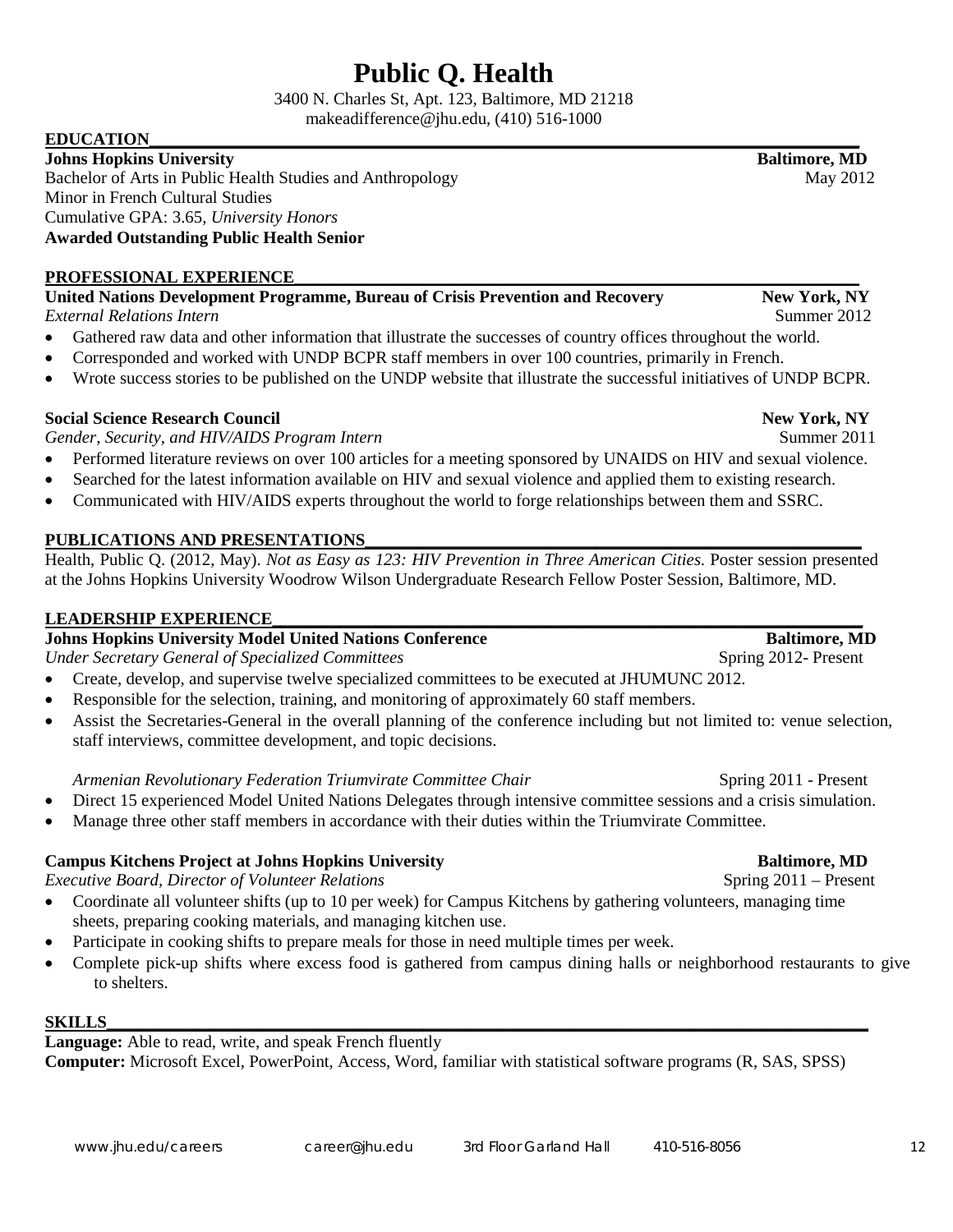# **Ian T. Consult 410.516.8056**

| 500 West University Parkway Apt 5152 Baltimore, MD 21210                                                                                                                                                                                                                                                                                                                                                                                                                                                                                                                                                                                                                                                                                                                            | consult.ian@gmail.com            |
|-------------------------------------------------------------------------------------------------------------------------------------------------------------------------------------------------------------------------------------------------------------------------------------------------------------------------------------------------------------------------------------------------------------------------------------------------------------------------------------------------------------------------------------------------------------------------------------------------------------------------------------------------------------------------------------------------------------------------------------------------------------------------------------|----------------------------------|
| <b>Education</b><br>The Johns Hopkins University, Baltimore, MD<br>GPA 3.79. Bachelor of Arts Latin American Studies, Bachelor of Arts East Asian Studies<br>• National Collegiate Scholar, Dean's List<br>• Study Abroad-Universidad de Buenos Aires, Buenos Aires, Argentina<br>• 1450 SAT score: 730 Verbal/720 Math, 780 SAT II Writing                                                                                                                                                                                                                                                                                                                                                                                                                                         | <b>May 2013</b><br>Spring 2012   |
| <b>Relevant Experience</b><br>Associate/Manager, Hopkins Tech Commercialization Agency, Baltimore, MD<br>• Managed the nation's first student-run technology transfer agency.<br>• Produced financial statements. Hired, trained, and managed a team of up to eight research associates.<br>Devised turnaround strategy, which resulted in a return to profitability within first semester of management.<br>As a result, company operates with net profit 40% of revenues.<br>Broadened service offerings to include business plan writing and market research for independent inventors.<br>$\bullet$<br>• Built and maintained relationships with representatives of local invention groups, intellectual property<br>lawyers, and representatives of local business incubators. | February 2011 - Present          |
| <b>Management Intern, Alliance Lab, Washington, DC</b><br>Collaborated with management to develop the winning business plan for the 2010<br>$\bullet$<br>Washington DC Economic Partnership PremierPlan Business Plan Competition. Awarded<br>\$100,000 investment, which will allow company to expand to a second location.<br>Developed Filemaker CRM database to streamline sales, billing, and customer management.<br>$\bullet$<br>Advised management on marketing and client incentive programs for expansion location.<br>Identified, proposed, and executed projects to improve office efficiency, such replacing a<br>paper-based conference room scheduler with an online system.<br>• Served as primary point of contact for potential clients.                          | Summer 2011, June 2012 - Present |
| <b>Research Assistant</b> , Provincial Bank Foundation, Buenos Aires, Argentina<br>Conducted research and compiled report on the role and changing character of Non-Governmental, Non-<br>$\bullet$<br>Profit Organizations in relation to both Government and Business-run aid organizations in Argentina.<br>Assisted in organizing health education fairs for families from underdeveloped villages.<br>$\bullet$                                                                                                                                                                                                                                                                                                                                                                | February 2012 - May 2012         |
| <b>Intern, Council for Emerging National Security Affairs, Washington, DC</b><br>• Collaborated with leadership to rewrite organization's business plan.                                                                                                                                                                                                                                                                                                                                                                                                                                                                                                                                                                                                                            | Winter 2011                      |
| Recruiting/Web Assistant, Johns Hopkins Admissions, Baltimore, MD<br>• Maintained admissions website and represented office at parent and student events.                                                                                                                                                                                                                                                                                                                                                                                                                                                                                                                                                                                                                           | September 2008 - Present         |
| <b>Leadership</b><br>Workforce Development Intern, Asian American Civic Association Intern, Plano, TX<br>• Taught English and key job skills as part of a government approved program to unemployed<br>workers who had emigrated from China                                                                                                                                                                                                                                                                                                                                                                                                                                                                                                                                         | Summer 2010                      |
| <b>Debater/Treasurer, JHU Debate Society, Washington, DC</b><br>Recognized by league as one of the top ten novice debaters of the year.<br>Supervised team finances and processed registration fees for over fifteen tournaments.<br>$\bullet$                                                                                                                                                                                                                                                                                                                                                                                                                                                                                                                                      | August 2008 - May 2009           |
| <b>Eagle Scout</b> , Boy Scouts of America                                                                                                                                                                                                                                                                                                                                                                                                                                                                                                                                                                                                                                                                                                                                          | April 2008                       |
| <u>Skills</u><br><b>Computer:</b> Excel (Intermediate-Advanced), PowerPoint, FileMaker, LexisNexis, Dreamweaver.<br>Language: Native English speaker, fluent in Spanish, basic knowledge of Chinese.                                                                                                                                                                                                                                                                                                                                                                                                                                                                                                                                                                                |                                  |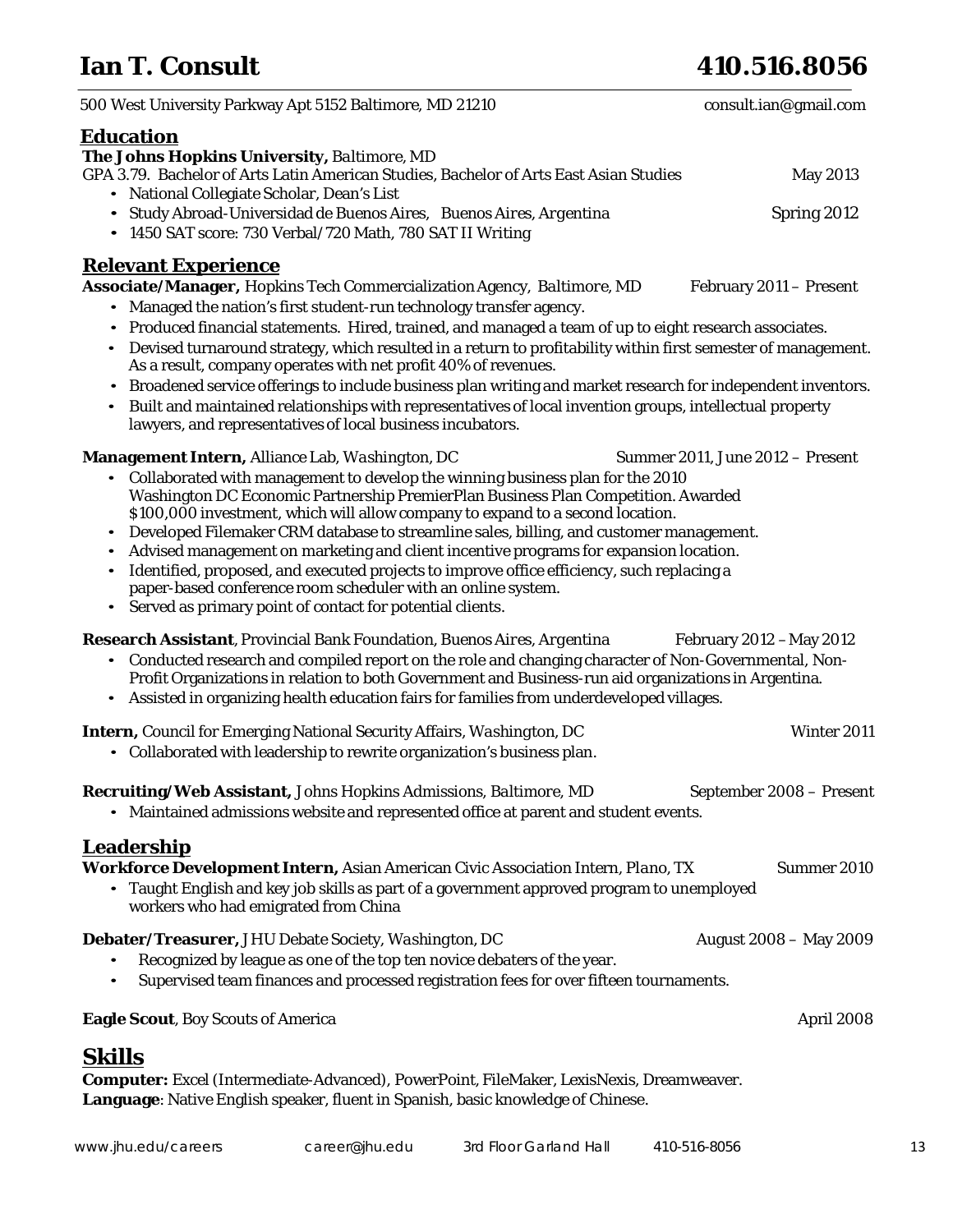## **Ima Consultant**

#### 410-516-8056 | ima.consultant@gmail.com 3400 North Charles Street, Baltimore, MD 21218

| <b>EDUCATION</b>                                                                                                                                                                                                                   |                          |
|------------------------------------------------------------------------------------------------------------------------------------------------------------------------------------------------------------------------------------|--------------------------|
| <b>Johns Hopkins University</b>                                                                                                                                                                                                    | Baltimore, MD            |
| Bachelor of Science in Neuroscience Minor in Economics and Mathematics                                                                                                                                                             | May 2015                 |
| GPA 3.76, Major GPA: 3.82, Deans List Awards, Honors Expected                                                                                                                                                                      |                          |
| 1450 SAT score: 730 Verbal/720 Math, 780 SAT II Writing<br>$\bullet$                                                                                                                                                               |                          |
| Relevant Coursework: Financial Accounting, Financial Markets & Institutions, Linear Algebra, Elementary<br>٠                                                                                                                       |                          |
| Number Theory, Multivariable Calculus, Differential Equations, and Economics of Health                                                                                                                                             |                          |
|                                                                                                                                                                                                                                    |                          |
| <b>RELEVANT EXPERIENCE</b>                                                                                                                                                                                                         |                          |
| Johns Hopkins University Office of Student Life: Senior Leadership Consultants                                                                                                                                                     | Baltimore, MD            |
| <b>Consulting Services Team</b>                                                                                                                                                                                                    | May 2012 - Present       |
| Led a series of workshops and sessions designed to increase performance of student group clients facing                                                                                                                            |                          |
| leadership or organizational issues                                                                                                                                                                                                |                          |
| Instituted a program in conjunction with student government to assign consultants to new client groups<br>٠<br>Conducted assessment for university on effectiveness of leadership development program, analyzing data<br>$\bullet$ |                          |
| collected through individual interviews with stakeholders, focus groups, and benchmark studies                                                                                                                                     |                          |
| <b>Johns Hopkins University: Institute for Applied Economics</b>                                                                                                                                                                   | Baltimore, MD            |
| <b>Research Assistant</b>                                                                                                                                                                                                          | January 2012 - Present   |
| Performed regression analysis on personally transcribed capital and current account data for 15 currency boards                                                                                                                    |                          |
| Produced working paper showing no correlation between accounts and explaining significance; paper currently<br>$\bullet$                                                                                                           |                          |
| awaiting publication                                                                                                                                                                                                               |                          |
| <b>Pavilion Health Services LLC</b>                                                                                                                                                                                                | Phoenix, AZ              |
| Summer Intern                                                                                                                                                                                                                      | May - August 2012        |
| Analyzed health insurance contracts to update fee schedules for seven major insurance providers<br>$\bullet$                                                                                                                       |                          |
| Updated fee schedule allowing accounts receivable to increase by \$2.6m for the year<br>$\bullet$                                                                                                                                  |                          |
| Improved employee training efficiency by creating flow charts for the electronic medical record processes<br>$\bullet$                                                                                                             |                          |
| Processed patient and hospital refunds for 900 encounters totaling \$35k.<br>$\bullet$                                                                                                                                             |                          |
| <b>LEADERSHIP</b>                                                                                                                                                                                                                  |                          |
| <b>Johns Hopkins University: Student Government Association</b>                                                                                                                                                                    | Baltimore, MD            |
| Co-Chairman of Academic Affairs Committee, Class of 2015 Senior Senator                                                                                                                                                            | May 2013 - Present       |
| Collaborated with senior administration to improve course evaluations for both undergraduate schools<br>$\bullet$                                                                                                                  |                          |
| Proposed to administrative policy change that would allow graded credit for civic service internships                                                                                                                              |                          |
| <b>Johns Hopkins University: Spring Fair</b>                                                                                                                                                                                       | Baltimore, MD            |
| Executive Committee, '13 - Present, Advertising Committee Chairman, '12 - '13                                                                                                                                                      | September 2012 – Present |
| Functioned as official liaison to coordinate communication, funding, and logistics between university and student<br>$\bullet$                                                                                                     |                          |
| government for 35 member committee responsible for orchestrating annual weekend festival                                                                                                                                           |                          |
| Managed Spring Fair staff development: training, retreats, and new member orientation for 28 team members                                                                                                                          |                          |
| Coordinated digital and traditional advertising strategies to draw in record attendance of nearly 26,000 people                                                                                                                    |                          |
| Kappa Zeta, Iota Tau Chapter                                                                                                                                                                                                       | Baltimore, MD            |
| Executive Treasurer Present - '12, Alumni Chairman '11-'12, Scholarship Chairman '10-'11                                                                                                                                           | May $2011$ – Present     |
| Created a \$60k yearly budget; increased collection rate to 94% and decreased operating expenses by 5%<br>٠                                                                                                                        |                          |
| Maintained an average account balance of \$7k, representing an increase of ~40% year over year<br>٠                                                                                                                                |                          |
| Published two newsletters and held a reunion event to see record alumni donations for the chapter<br>٠<br>Raised chapter GPA from 3.18 to 3.33 through mentorship program and emphasis on academic standards                       |                          |
| $\bullet$<br>Johns Hopkins University: Milton S. Eisenhower Symposium                                                                                                                                                              | Baltimore, MD            |
| <b>Publicity Committee</b>                                                                                                                                                                                                         | February 2012 - May 2013 |
| Recruited seven prominent world leaders to conduct lectures and publicized the events to the student body<br>٠                                                                                                                     |                          |
| Shifted focus on advertising towards social media to reduce cost and environmental waste by 30%<br>$\bullet$                                                                                                                       |                          |
| Increased lecture attendance by 150%, maintaining an average attendance of ~550 people<br>٠                                                                                                                                        |                          |
|                                                                                                                                                                                                                                    |                          |
| <b>SKILLS</b>                                                                                                                                                                                                                      |                          |

**Computer Skills:** MS Excel, Word, and PowerPoint; Adobe Photoshop and InDesign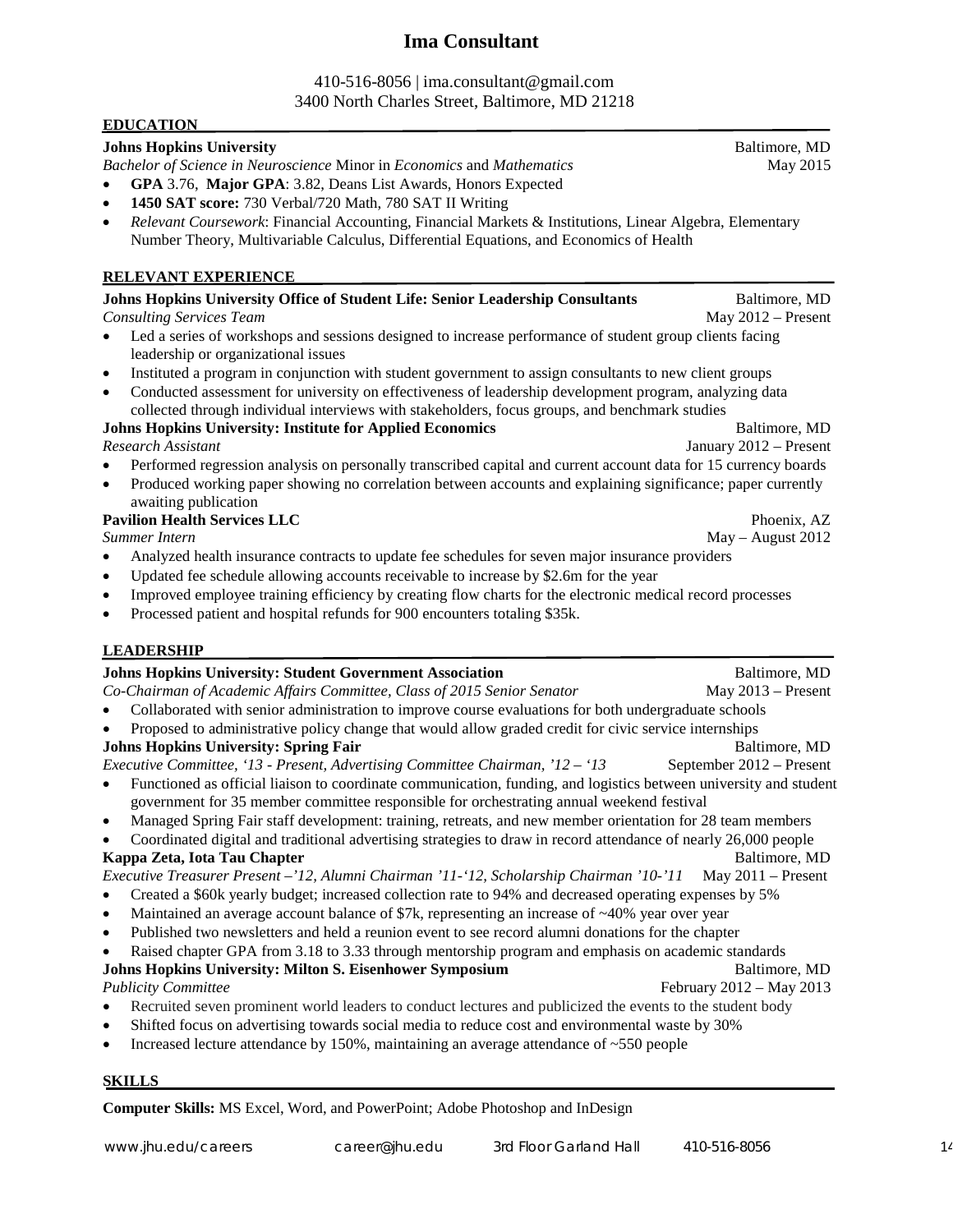|                                 |                                                                       | <b>Graduate Student</b>                                                                                                                                                                                                                                                                               |                                     |
|---------------------------------|-----------------------------------------------------------------------|-------------------------------------------------------------------------------------------------------------------------------------------------------------------------------------------------------------------------------------------------------------------------------------------------------|-------------------------------------|
| You can include course projects |                                                                       | One College Ave, Baltimore, MD 12345                                                                                                                                                                                                                                                                  |                                     |
|                                 | to show the variety of<br>Phone: 443-999-9999<br>experiences you have |                                                                                                                                                                                                                                                                                                       |                                     |
| had as a student.               |                                                                       | Email: gstudent@jhu.edu                                                                                                                                                                                                                                                                               |                                     |
| <b>EDUCATION</b>                | Johns Hopkins University Baltimore, MD                                |                                                                                                                                                                                                                                                                                                       |                                     |
|                                 |                                                                       | MSE, Electrical & Computer Engineering, (GPA 3.9)                                                                                                                                                                                                                                                     | 20XX                                |
|                                 | University of Mumbai, Mumbai, India                                   |                                                                                                                                                                                                                                                                                                       |                                     |
|                                 |                                                                       | B.E., Computer Engineering, (GPA 9.1/10, GRE 1580/1600 Quant:800/800, Verbal:780/800)                                                                                                                                                                                                                 | 2004                                |
| * PROJECT                       |                                                                       | Multithreaded (IM)Chat Server with Peer to Peer Application: Technology used: C, UNIX Socket                                                                                                                                                                                                          |                                     |
| <b>EXPERIENCE</b>               | Programming                                                           |                                                                                                                                                                                                                                                                                                       |                                     |
|                                 | consistent order.                                                     | Reliable Multicast over UDP: A multicast engine, which uses Token ring protocol for reliable<br>transfer of multicast messages between group of servers so all of them get messages in an agreed                                                                                                      |                                     |
|                                 |                                                                       | JAVA Communicator: Developed an integrated JAVA application providing communication                                                                                                                                                                                                                   |                                     |
|                                 | presentations in PDF format.                                          | environment which allows user to hold conference and provide utilities such as white board, chat,                                                                                                                                                                                                     |                                     |
|                                 | technology.                                                           | Blue-Fi: Devised and implemented a unique solution in C, enabling remote communication and<br>management of Bluetooth enabled devices overcoming the short range limitation of Bluetooth                                                                                                              |                                     |
|                                 |                                                                       | Vector Model for Information Retrieval: A vector based Information Retrieval model in PERL for                                                                                                                                                                                                        |                                     |
|                                 |                                                                       | ranking documents on the basis of vector similarity between the two. Extended this project to find<br>word sense disambiguation that occurs in different queries.                                                                                                                                     |                                     |
|                                 |                                                                       | Image Search Engine: Created a Vector model Based Search Engine in using Query Expansion and                                                                                                                                                                                                          |                                     |
|                                 |                                                                       | multiple queries input from User. A unique Search Engine that does not store image files but only                                                                                                                                                                                                     |                                     |
|                                 |                                                                       | their links. Created a web robot to crawl the internet to find these links. Technology used: PERL                                                                                                                                                                                                     |                                     |
|                                 | in C.                                                                 | Mobile P2P networking: Developed P2P file sharing and chat protocols for Nokia N800 tablet PC                                                                                                                                                                                                         |                                     |
|                                 | for GUI.                                                              | Boggle: Developed a version of popular game Boggle in JAVA using MVC pattern and swing classes                                                                                                                                                                                                        |                                     |
| <b>INDUSTRY</b>                 |                                                                       | Engineering Intern Google Inc., Mountain View, California USA (Mentor: M. Pasca)                                                                                                                                                                                                                      | 20XX                                |
|                                 |                                                                       | EXPERIENCE Contributed in developing a large-scale (using MapReduce) framework for seed-based textual in-<br>formation extraction of class attributes (e.g. make, model, mpg, etc. for the class of cars) from<br>anonymized query logs. Contribution to the codebase was in the form of a checked-in |                                     |
|                                 |                                                                       | component for computing pairwise similarities of search-signature vectors. Also conducted a                                                                                                                                                                                                           |                                     |
|                                 |                                                                       | preliminary research investigation in automatically extracting comparative statements between                                                                                                                                                                                                         |                                     |
|                                 |                                                                       | two entities from the en-tire web, and showed a promising direction by identifying high-quality<br>comparative statements via attributes extracted using the above seed-based framework.                                                                                                              |                                     |
|                                 |                                                                       |                                                                                                                                                                                                                                                                                                       |                                     |
| <b>TECHNICAL</b>                |                                                                       | Languages: C/C++, Java, C#, Shell Scripting, Perl, JSP, PHP, NesC, Assembly, VHDL                                                                                                                                                                                                                     |                                     |
| <b>SKILLS</b>                   |                                                                       | Software Platforms: Windows Mobile SDK, ASP.NET, J2EE, Ruby on Rails, Hadoop,<br>OpenMPI, Visual Studio 2008, Eclipse, Matlab, XAMP                                                                                                                                                                   |                                     |
|                                 |                                                                       | Operating Systems: TinyOS, Windows CE, Maemo, MAC OSX, Linux, Windows                                                                                                                                                                                                                                 | If you have a lot of                |
|                                 |                                                                       | Network Protocols: TCP/IP, Ethernet, Wifi, GSM, Bluetooth, RF, Zigbee                                                                                                                                                                                                                                 | computer skills be                  |
|                                 |                                                                       | Databases: Oracle, MySQL, SQL Server Compact                                                                                                                                                                                                                                                          | sure to list them                   |
|                                 |                                                                       | Hardware: MSP430, ATMega8L, ATS2313, 8085, FPGA programming                                                                                                                                                                                                                                           | specifically.<br>Employers look for |
| <b>LANGUAGE</b>                 |                                                                       |                                                                                                                                                                                                                                                                                                       | these key words.                    |
| <b>SKILLS</b>                   | Fluent in Hindi and Gujarati                                          |                                                                                                                                                                                                                                                                                                       |                                     |
|                                 |                                                                       |                                                                                                                                                                                                                                                                                                       |                                     |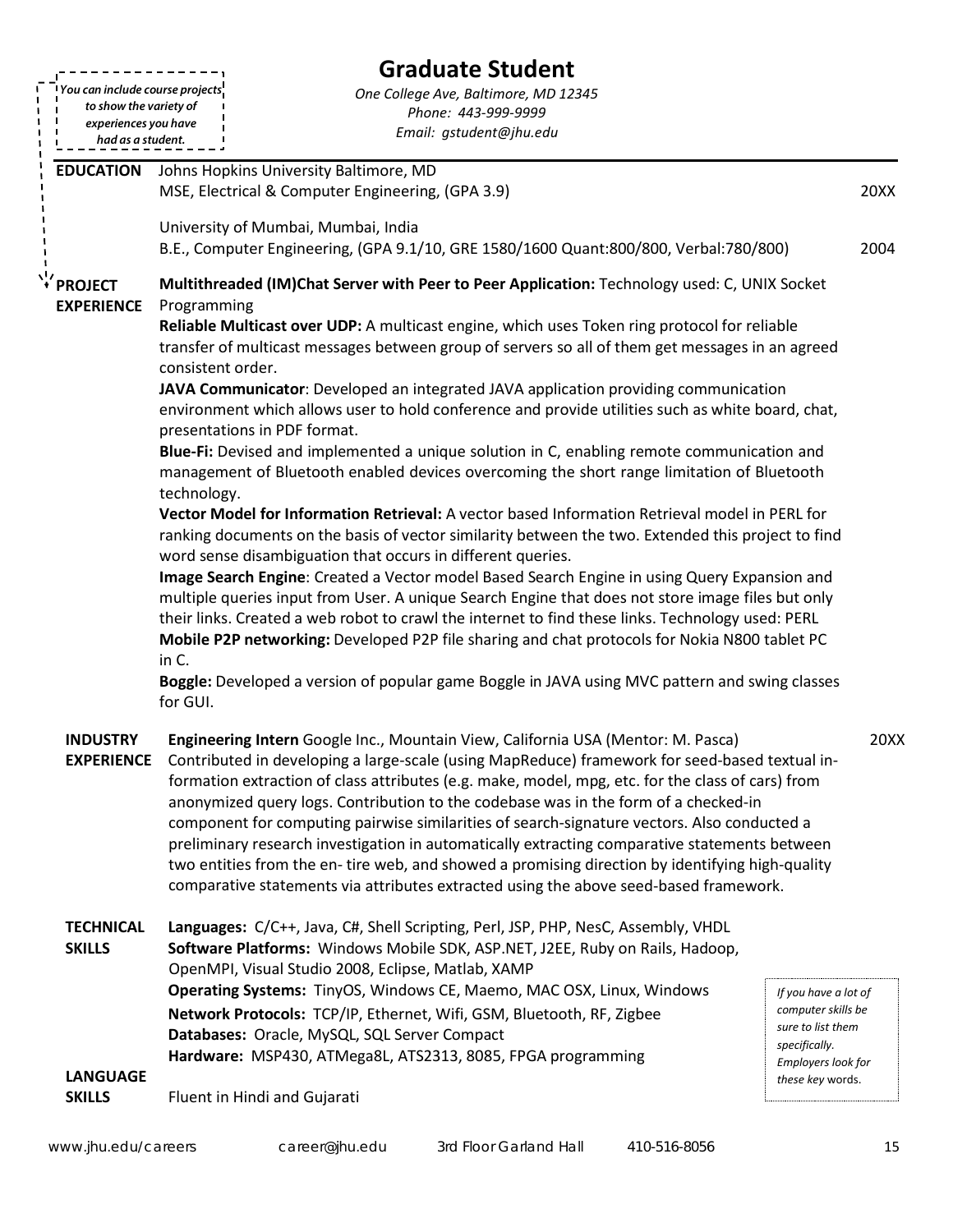#### **Young Alumni** 1111 Hopkins Way New York, New York 111-111-1111 [hopkinsalumni@gmail.com](mailto:hopkinsalumni@gmail.com)

#### **Deloitte Consulting, New York, NY**

- 
- 
- 
- Advised large corporate clients on ways to streamline and enhance their investment structure<br>
 Recommended new asset classes to offer, such as real assets and short duration fixed income<br>
 Evaluated and selected best-i
- 
- 
- Created custom lifecycle funds for clients based on their asset allocation and risk preferences<br>• Presented a case study to colleagues on how to structure a Defined Contribution plan<br>• Utilized portfolio structuring prog
- 
- 

#### **Analyst** July 2007 – January 2009

- 
- Performed Style Analytics by evaluating asset managers' holdings and performance<br>Created Performance Evaluation reports in which asset managers' returns, styles and investment strategies were compared<br>Researched mutual funds and market indices on Bloomberg, Morningstar and Lipper
- 
- Organized and attended Finalist Presentations for managers; discussed performance and portfolio<br>characteristics
- Crafted Requests for Proposal for potential retainer clients which detailed specific investment analysis Mercer<br>can offer
- Produced presentations on employing benchmarks to evaluate returns, as well as active vs. passive investing

#### **Global Wealth Management Intern** – CitiGroup, New York, New York Summer 2006

- 
- Generated Performance Reports to evaluate asset managers in comparison to market indices<br>Generated Asset Allocation documents to determine the most profitable methods for investing clients' capital<br>Developed a Standard Ope
- 
- 

#### **EDUCATION**

#### **Johns Hopkins University**, Baltimore, MD **May 2007** May 2007

The Krieger School of Arts and Sciences

Bachelor of Arts in International Studies, Minor in Economics

• Cumulative GPA: 3.59/4.0

#### **Student Representative - International Business & Economics program – Oxford, UK Spring 2007**

- 
- 
- Elected as liaison between professors, administration, and<br>• Consulted with professors on curricula for IBE program<br>• Participated in designing IBE field study to Berlin and Paris; coordinated company visits in London

#### **SKILLS**

- 
- Fluent in French & Mandarin Chinese<br>Experience with Bloomberg, Morningstar, Lipper, Oracle, MINITAB, PowerPoint, Word, Excel, investment consulting, computer programs that evaluate portfolio structures, efficient frontiers, investment managers, returns, and holdings

**Senior Analyst** January 2009 – Present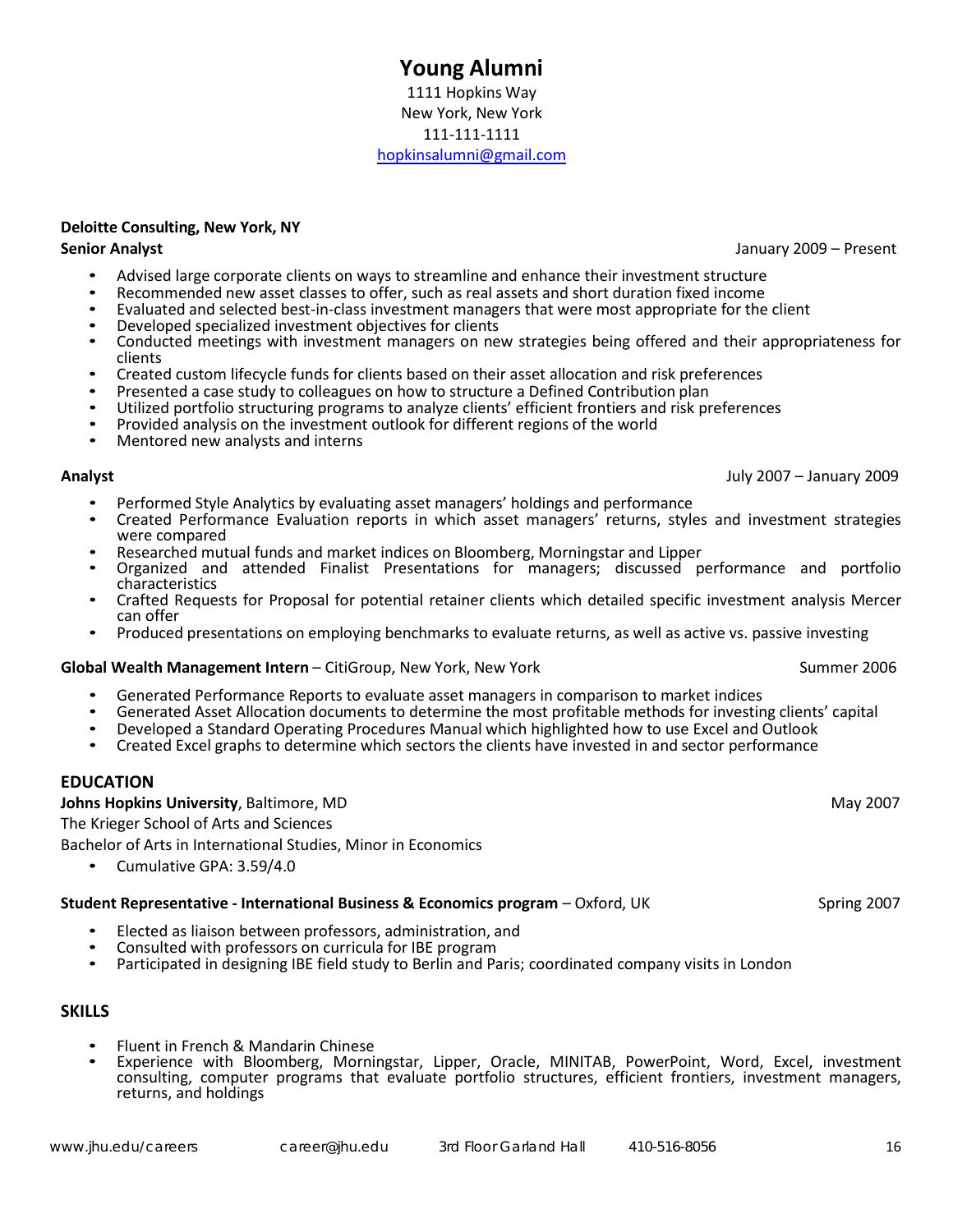## **POWER VERBS:**

Design Develop

#### **Change**

Adapt<br>Adjust

Structure Perform

Streamline Order

Remodel Lecture Participate in Problem-solve Navigate Uphold<br>
Revamp Meet with Provide Rehabilitate Synergize Utilize Revamp Meet with Provide Rehabilitate Synergize Utilize Revise Relate Undertake Specialize Unify Validate Transform Train Win Treat Volunteer Yield

Present

Recruit

**Educate** Award Team-building Tutor

Administer Advise Analyze Clean Act Answer Control Convince Assess Deliver Dramatize Ascertain Delegate Counsel Calculate Distribute Draw Catalog Direct Dispatch Compare Drive Imagine Chart Govern Innovate Conceptualize File Inspire Check Guide Judge Define Fix Model Classify Instruct Motivate Estimate Install Paint Compute Lead Negotiate Examine Inventory Perceive Conserve Manage Orchestrate Forecast Lift Photograph Contrive<br>
Monitor Persuade Inspect Log Play Discover Monitor Persuade Inspect Log Play Discover Oversee Promote Interpret Manipulate Rehearse Disprove Preside Recommend Observe Obtain Sing Dissect Schedule Refer Pinpoint Open Sew Experiment Stimulate Project Operate Shape Extract **Assist** Suggest Review Pack Share Fabricate Accompany Screen Pilot Sketch Hypothesize Augment **Put Together** Solve **Process** Speak Identify Carry out Arrange Survey Purchase Talk Incorporate Collaborate Assemble Test Receive Understudy Predict Fortify Build Update Repair Question Help Collect Restore **Edit** Reason Notify Compile **Show** Sell Condense Render Protect Construct Accomplish Ship Correspond Study Serve Coordinate Conduct Sort Detail Understand Support Display Demonstrate Supply Focus Weigh Engage Emphasize Type Integrate **Create** Gather Exhibit Umpire Prepare **Other** Compose Organize Give Volunteer Publish Activate Conceive Plan Illustrate Read Amplify Establish **Efficiency** Prove Broaden Translate Devise Formulate Accelerate Symbolize Coach Unify Divert Generate Apply **Encourage** Verbalize Employ Initiate Consolidate **Decision** Explain Verify Enforce Invent Expedite Approve Learn Extend Launch Facilitate Choose Listen **Financial** Found Originate Improve Determine Mentor Allocate Heighten Produce Maintain Enlist Orient Audit Illustrate Write Reinforce Hire Proofread Bill Institute Reduce Improvise Teach Budget Qualify **Communicate** Resolve Risk Record Eliminate Address Select **Medical** Upgrade Rectify Expand Broadcast and Aide Aide Report Implement Consult **Achieve** Diagnose **Cooperate** Respond Increase Contact Attain Dispense Arbitrate Retrieve Introduce Express Complete Induce Decide Separate Modify Inform Deal with Prescribe Harmonize Seek Propose Interview Effect Preserve Head Systematize

**Supervise Influence Evaluate Tasks Artistic Research** Summarize Transcribe Invest Regulate Reconsider Investigate Master Prepare Mediate Tend

# Appoint Conceptualize **Ouote** Raise

[www.jhu.edu/careers](http://www.jhu.edu/careers) [career@jhu.edu](mailto:career@jhu.edu) 3rd Floor Garland Hall 410-516-8056 17